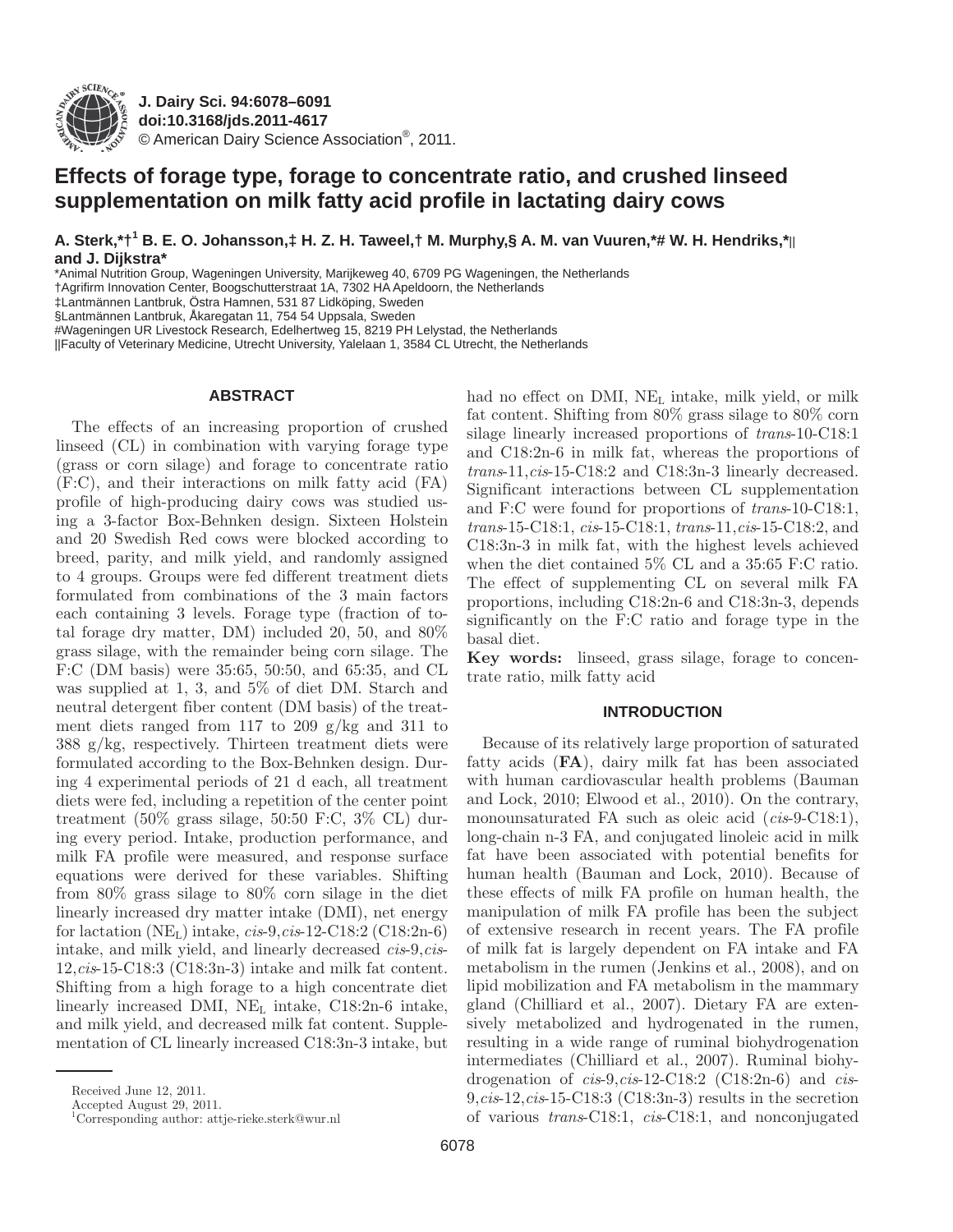and conjugated C18:2 and C18:3 isomers in milk fat. Chilliard et al. (2007) reported that the main factor in the variation of biohydrogenation is the forage to concentrate ratio (**F:C**) in the diet. After adding linseed oil to a high concentrate diet, the major biohydrogenation intermediates secreted in milk fat were *trans*-11-C18:1, *trans*-13+14-C18:1, *cis*-9,*trans*-13-C18:2, and *trans*-11,*cis*-15-C18:2 (Loor et al., 2005), whereas *trans*-15-C18:1 and *cis*-15-C18:1 were increased in duodenal flow (Loor et al., 2004). Compared with grass silage, corn silage inclusion in a diet supplemented with fish oil and sunflower oil resulted in higher proportions of *trans*-C18:1 and lower proportions of C18:0 and *trans*-C18:2 in milk fat (Shingfield et al., 2005). Basal diet appears to have a profound effect on ruminal metabolism of FA from supplemental fat sources (Shingfield et al., 2005; Soita et al., 2005), which might be related to shifts in rumen pH and microbial populations. Feeding a high starch diet markedly affects the ratio of cellulolytic to propionogenic, lactogenic, and amylolytic bacteria, which in turn affects ruminal biohydrogenation (Latham et al., 1972; Loor et al., 2004). Thus, interactions between level of lipid supplementation and other dietary changes are likely to occur.

Few direct comparisons exist between the different characteristics of the basal diet, such as type of forage and F:C, and lipid supplements. In addition, a large diversity of diets exists and quantifying interactions is important. To our knowledge, the effects of adding crushed linseed (**CL**) to diets that vary in F:C and in the proportion of grass silage to corn silage and their interactions on milk FA profile within a single experiment have not been reported. Designing an experiment in which multiple factors are considered simultaneously allows quantification of the curvature in relationships as well as interactions among factors (St-Pierre and Weiss, 2009). The Box-Behnken design (Box and Behnken, 1960) is a multifactor experimental model specifically designed for the exploration of response surfaces and it involves a smaller number of experimental points compared with a full-factorial design. The objective of this study was therefore to evaluate the effects of CL supplementation, varying forage type and F:C, and their mutual interactions, on intake, production performance, and milk FA profile. The study was carried out by varying grass silage at the expense of corn silage, F:C ratio, and level of CL supplementation in a 3-factor multivariate Box-Behnken design.

#### **MATERIALS AND METHODS**

### *Experimental Design and Diets*

The experimental design was a 3-factor Box-Behnken design with forage type (grass silage or corn silage), F:C, and proportion of CL supplementation as the main factors. Forage type included 20, 50, and 80% grass silage (DM basis), with the remainder being corn silage. Forage to concentrate ratio was 35:65, 50:50, and 65:35 (DM basis) and CL was supplied at 1, 3, and 5% of diet (DM basis). Thirteen treatment diets with varying levels of grass silage, corn silage, F:C, and CL were formulated according to the Box-Behnken design, including the center point treatment (50% grass silage, 50:50 F:C, and 3% CL). The experiment consisted of 4 experimental periods of 21 d each, with 4 treatments evaluated, including the center point treatment, during each period (Table 1). To formulate the treatment diets, 3 commercial concentrate mixtures were used and the treatment diets were balanced for CP content. Contents of starch and NDF were allowed to differ for the different treatment diets because of the varying forage type and F:C ratio. Starch and NDF content (DM basis) in the treatment diets ranged from 117 to 209  $g/kg$ and 311 to 388 g/kg, respectively. The treatment diets met or exceeded the requirements for  $NE<sub>L</sub>$  (Dutch  $NE<sub>L</sub>$ ) system; Van Es, 1975) and intestinal digestible protein (**DVE**; Tamminga et al., 1994). All treatment diets were offered as TMR diets. The CL was obtained from Vegolia (Falkenberg, Sweden). The specified ingredient and chemical composition of the diets are shown in Tables 2 and 3, respectively. Increasing the grass silage percentage mainly decreased starch and C18:2n-6 contents, whereas C18:3n-3 content increased (Table 3). Increasing the forage proportion mainly increased NDF and forage NDF contents, whereas starch, NEL, DVE, C12:0, C14:0, C16:0, *cis*-9-C18:1, C18:2n-6, and C18:3n-3 contents decreased. Increasing the CL proportion mainly increased C18:3n-3 content in the diets.

### *Animals and Housing*

The experiment was approved and carried out under the Swedish Law on Animal Experimentation. Sixteen Holstein and 20 Swedish Red cows  $(620 \pm 50 \text{ kg of BW})$ ;  $2.1 \pm 0.9$  parity;  $72 \pm 17$  DIM;  $48.1 \pm 5.3$  kg/d milk; values expressed as means  $\pm$  SD) were blocked according to breed, parity, and milk yield, and randomly assigned to 4 groups. Groups were fed the different treatment diets during the 4 experimental periods. Cows were housed in freestalls with slatted floors and boxes bedded daily with sawdust on top of rubber mattresses. Individual feed intake was continuously monitored using automated feed bins with weighing equipment (BioControl A/S, Rakkestad, Norway). Each group of 9 cows had ad libitum access to 5 automated feed bins. Cows were fitted with transponders to enable individual feed intake recording from the automated feed bins. Weight changes of the bins (accuracy 0.1 kg) were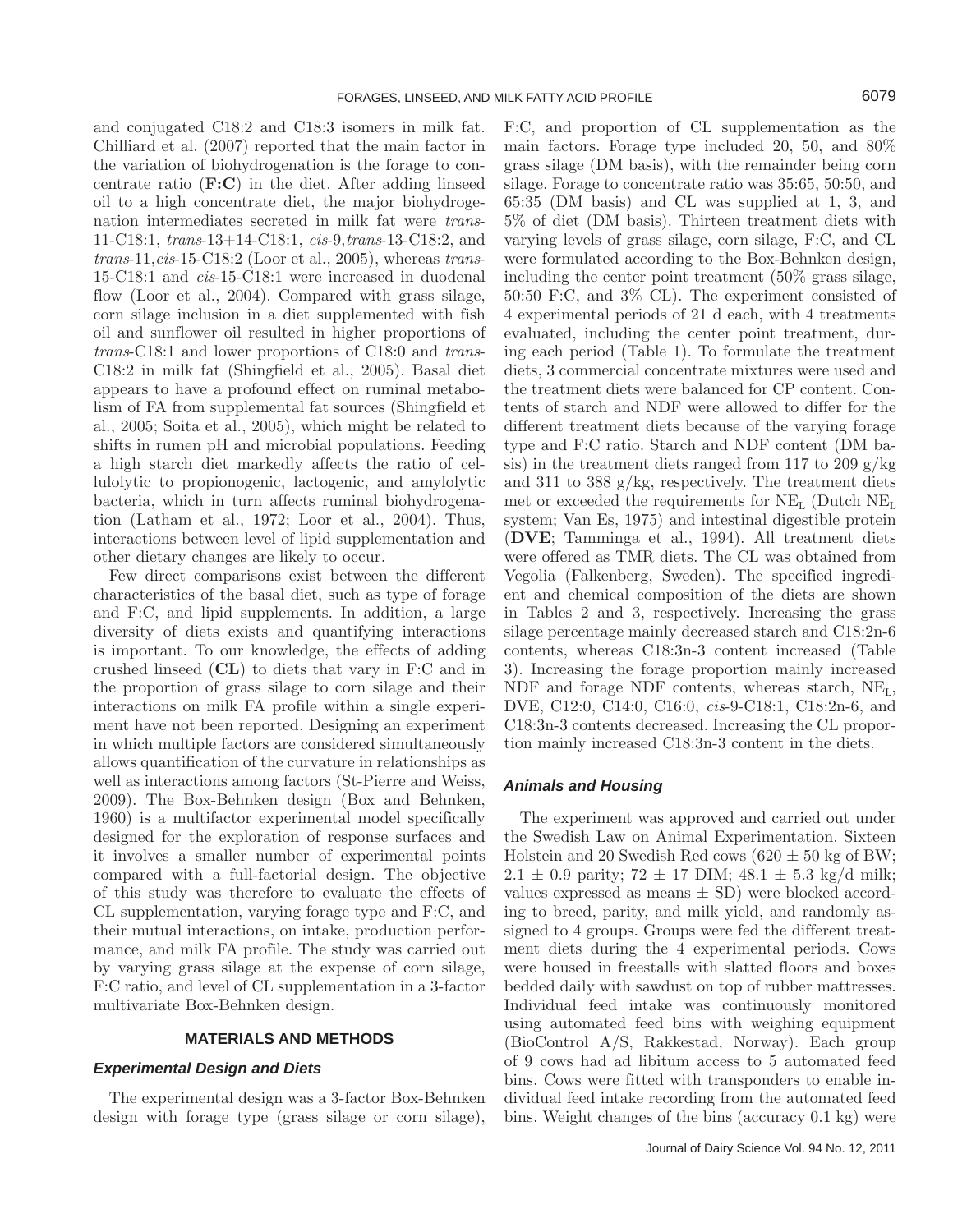**Table 1.** Experimental design for the different cow groups, periods, and treatment combinations with varying forage type (20, 50, and 80% grass silage; DM basis), forage to concentrate ratio (F:C; 35, 50, and 65% forage; DM basis), and proportion of crushed linseed (CL, 1, 3, and 5%; DM basis)

| $_{\text{Cow}}$<br>group | Period | Forage type<br>$(\%$ grass silage) | F:C   | Crushed<br>linseed $(\%)$ |
|--------------------------|--------|------------------------------------|-------|---------------------------|
|                          |        | 80                                 | 35:65 | 3                         |
|                          |        | 50                                 | 50:50 | -5                        |
|                          |        | 80                                 | 65:35 |                           |
|                          |        | 50                                 | 65:35 |                           |
| $\overline{2}$           |        | 20                                 | 50:50 | h                         |
| $\overline{2}$           |        | 20                                 | 65:35 | 3                         |
| $\overline{2}$           |        | 50                                 | 50:50 | 3                         |
| $\overline{2}$           |        | 50                                 | 35:65 |                           |
| 3                        |        | 50                                 | 35:65 |                           |
| 3                        |        | 20                                 | 50:50 |                           |
| 3                        |        | 80                                 | 50:50 | Ð                         |
| 3                        |        | 50                                 | 50:50 | Ő                         |
| 4                        |        | 50                                 | 50:50 | 5                         |
| 4                        |        | 20                                 | 35:65 |                           |
| 4                        |        | 50                                 | 65:35 |                           |
| 4                        | 4      | 80                                 | 50:50 |                           |

recorded and the bins were calibrated at the start of the experiment. Cows had free access to water and were milked thrice daily at 0600, 1300, and 2100 h.

#### *Measurements and Sampling*

The DMI and milk production were recorded daily during each experimental period. Milk samples were collected over 9 consecutive milkings during the last 3 d of each period, pooled per day (equal volume), and stored at 4°C using sodium azide bronopol as preservative pending analysis for fat, protein, lactose, and MUN. A second set of milk samples was taken at the same 9 consecutive milkings and immediately stored at −20°C pending FA analysis. These samples were pooled (equal volume) per cow per period during the first step in the FA analysis. Samples of all individual feed components were taken on the last 3 d of each period, pooled per period, and stored at −20°C pending analysis.

#### *Analytical Procedures*

Contents of fat, protein, lactose, and MUN in milk samples were analyzed by a Milkoscan FT 6000 (A/S N, Foss Electric, Hillerød, Denmark) at Steins Laboratory (Jönköping, Sweden). Milk samples for FA analysis were heated to 40°C and 3 mL of each individual cow milk sample was taken and pooled to form a representative milk sample of 27 mL per cow per period. These samples were then subjected to the same procedure as described by Jacobs et al. (2011). The composite samples of the individual feed components were analyzed for DM, ash, nitrogen, crude fat, starch, sugars, NDF, ADF, and acid detergent lignin as described by Abrahamse et al. (2008a,b). Preparation of feed samples for FA analysis was carried out as described by Khan et al. (2009).

Fatty acid methyl esters from milk and feed samples were quantified using gas chromatography (Trace GC Ultra, Thermo Fisher Scientific, Waltham, MA) with a fused-silica capillary column (100 m  $\times$  0.25 mm and 0.2μm film thickness; Restek, Rt-2560, Bellefonte, PA). The carrier gas was hydrogen at a constant flow of 0.9 mL/ min and the flame-ionization detector was set at 280°C. For milk samples, a time-temperature program was used starting with an initial temperature of 70°C and held for 4 min, increasing by 1°C/min to 165°C and then held for 20 min, increasing by 2°C/min to 170°C and then held for 10 min, and increasing by 4°C/min to a final temperature of 215°C and held for 20 min. A second time-temperature program was used to separate the C18:1 isomers; initial temperature of 70°C and held for 1 min, increasing by 5°C/min to 100°C and then held for 2 min, increasing by 10°C/min to 175°C and then held for 40 min, and increasing by 10°C/min to a final temperature of 215°C and held for 20 min. For feed samples, a shorter time-temperature program was used, starting with an initial temperature of 140°C and held for 4 min, and increasing by 4°C/min to a final temperature of 240°C and held for 20 min. Fatty acid methyl esters were identified using external standards (S37, Supelco, Bellefonte, PA; odd- and branched-chain fatty acids, *trans-*11-C18:1, *cis-*9,*trans-*11-C18:2, *trans-*10,*cis-*12-C18:2, Larodan Fine Chemicals AB, Malmö, Sweden). The fatty acids *trans-*4-C18:1, *trans-*5-C18:1, *trans-*6+7+8-C18:1, *trans-*10-C18:1, *trans-*12-C18:1, *trans-*13+14-C18:1, *trans-*15-C18:1, *cis-*12-C18:1, *cis-*13-C18:1, *cis-*14+trans-16-C18:1, *cis-*15-C18:1, *trans-*11,*cis-*15-C18:2 were identified according to the elution sequence reported by Loor et al. (2004) and Shingfield et al. (2006).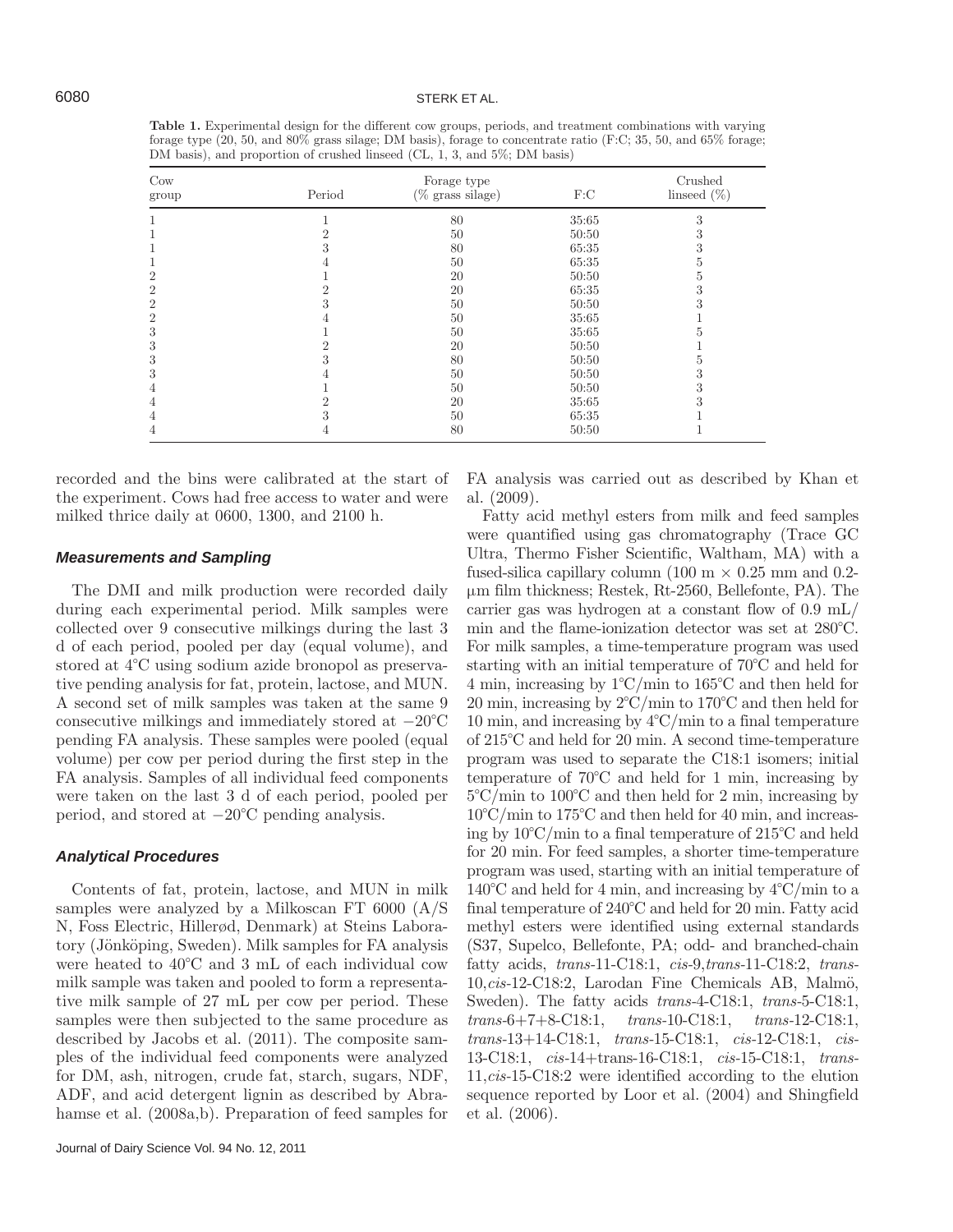|                                             |                   |          | $20\%$ grass silage |                          |          |                   | $50\%$ grass silage |                |          | $80\%$ grass silage |          |                   |          |  |
|---------------------------------------------|-------------------|----------|---------------------|--------------------------|----------|-------------------|---------------------|----------------|----------|---------------------|----------|-------------------|----------|--|
|                                             | F:C <sub>35</sub> |          | F:C <sub>50</sub>   | $F:C$ 65                 |          | F:C <sub>35</sub> | F:C <sub>50</sub>   |                | $F:C$ 65 | F:C <sub>35</sub>   |          | F:C <sub>50</sub> | $F:C$ 65 |  |
| Ingredient                                  | $3\%$ CL          | $1\%$ CL | $5\%$ CL            | $3\%$ CL                 | $1\%$ CL | $5\%$ CL          | $3\%$ CL            | $1\%$ CL       | $5\%$ CL | $3\%$ CL            | $1\%$ CL | $5\%$ CL          | $3\%$ CL |  |
| Grass silage <sup>1</sup>                   | 70                | 100      | 100                 | 130                      | 175      | 175               | 250                 | 325            | 325      | 280                 | 400      | 400               | 520      |  |
| Corn silage <sup>2</sup>                    | 280               | 400      | 400                 | 520                      | 175      | 175               | 250                 | 325            | 325      | 70                  | 100      | 100               | 130      |  |
| Crushed $\widetilde{I}$ inseed <sup>3</sup> | 30                | 10       | 50                  | 30                       | 10       | 50                | 30                  | 10             | 50       | 30                  | 10       | 50                | 30       |  |
| Wheat, ground                               | 131               | 94       | 87                  | 48                       | 142      | 135               | 105                 | 66             | 57       | 148                 | 123      | 114               | 75       |  |
| Oats, ground                                | 120               | 86       | 79                  | 43                       | 130      | 123               | 95                  | 60             | 52       | 135                 | 112      | 104               | 68       |  |
| Rapeseed meal,<br>heat treated              | 92                | 63       | 58                  | 29                       | 99       | 94                | 66                  | 41             | 35       | 101                 | 76       | 70                | 46       |  |
| Soybean meal                                | 41                | 60       | 55                  | 75                       | 29       | 24                | 41                  | 52             | 47       | 13                  | 22       | 18                | 24       |  |
| $\operatorname{Soypass}^4$                  | 53                | 48       | 44                  | 39                       | 53       | 50                | 47                  | 38             | 33       | 51                  | 48       | 44                | 33       |  |
| Sugar beet pulp                             | 63                | 39       | 36                  | 14                       | 67       | 63                | 34                  | 19             | 17       | 65                  | 36       | 34                | 22       |  |
| Rapeseed meal                               | 22                | 33       | 30                  | 41                       | 16       | 13                | 22                  | 28             | 26       |                     | 12       | 10                | 13       |  |
| Rapeseed, crushed                           | 3                 |          | $\overline{4}$      | $\overline{5}$           | $\Omega$ | $\overline{2}$    | 3                   |                | 3        |                     | $\Omega$ |                   | $\Omega$ |  |
| Oat bran                                    | 25                | 13       | 12                  | $\sqrt{2}$               | 26       | 25                |                     | 3              | 3        | 24                  | 6        | 6                 |          |  |
| Wheat bran meal                             |                   |          |                     |                          | 9        | 8                 |                     |                |          |                     |          |                   |          |  |
| Triticale, ground                           |                   | 3        | 3                   | $\overline{\phantom{a}}$ |          |                   |                     |                |          |                     |          |                   |          |  |
| Palm expeller                               |                   | 3        | 3                   | 3                        |          |                   |                     | 4              | 3        | h                   |          | 6                 |          |  |
| DDGS <sup>5</sup>                           |                   |          |                     | 4                        |          | 5                 |                     | $\mathfrak{b}$ |          |                     |          | 8                 | h.       |  |
| Other <sup>6</sup>                          | 44                | 32       | 30                  | 17                       | 47       | 45                | 33                  | 22             | 19       | 48                  | 37       | 34                | 23       |  |
| $Premix^7$                                  |                   |          |                     |                          |          |                   |                     |                |          |                     |          |                   |          |  |

**Table 2.** Ingredient composition (DM basis; g/kg of DM) for diets with varying forage type (20, 50, and 80% grass silage; DM basis), forage to concentrate ratio (F:C; 35, 50, and 65% forage; DM basis), and proportion of crushed linseed (CL, 1, 3, and 5%; DM basis)

<sup>1</sup>Grass silage, g/kg of DM: 252 DM (g/kg), 89 crude ash, 184 CP, 36 crude fat, 486 NDF, 15 sugar, 64 DVE (intestinal digestible protein; Tamminga et al., 1994), 5.82 MJ NE<sub>I</sub> (calculated with VEM system; Van Es, 1975), 18.0 total fatty acids, 0.1 C12:0, 0.1 C14:0, 3.8 C16:0, 0.3 C18:0, 0.4 cis-9-C18:1, 3.3 cis-9,cis-12-C18:2, 9.6 cis-9,cis-12,cis-15-C18:3. <sup>2</sup>Corn silage, g/kg DM: 271 DM (g/kg), 38 crude ash, 86 CP, 19 crude fat, 483 NDF, 210 starch, 45 DVE, 6.05 MJ NE<sub>L</sub>, 13.2 total fatty acids, 0.0 C12:0, 0.1 C14:0, 3.4 C16:0, 0.3 C18:0, 2.3 *cis*-9-C18:1, 6.3 *cis*-9,*cis*-12-C18:2, 0.6 *cis*-9,*cis*-12,*cis*-15-C18:3.

 $3Crushed linesed, g/kg$  of DM: 932 DM (g/kg), 42 crude ash, 198 CP, 433 crude fat, 293 NDF, 9 starch, 22 sugar, 70 DVE, 12.11 MJ NE<sub>L</sub>, 335.6 total fatty acids, 0.0 C12:0, 0.2 C14:0, 19.9 C16:0, 7.5 C18:0, 53.9 *cis*-9-C18:1, 50.1 *cis*-9,*cis*-12-C18:2, 203.6 *cis*-9,*cis*-12,*cis*-15-C18:3 (Vegolia, Falkenberg, Sweden).

4Soypass: heat-, xylose-, and lignosulfate-treated soybean meal (Cargill, Amsterdam, the Netherlands).

5Dried distillers grains and solubles from wheat.

6Containing blendmeal ruminants (Lantmännen, Lidköping, Sweden), magnesium oxide, monocalcium phosphate, salt, limestone, Akofeed 45 (AarhusKarlshamn, Karlshamn, Sweden), Lipitec Bovi 85 (Lipitec, Vantinge, Denmark), Lignobond DD (Borregaard Lignotechn, Sarpsborg, Norway).

<sup>7</sup>Contained per kilogram of mix: 58 g of Ca, 416 g of Mg, 1 g of S, 5 g of Cu, 10 g of Mn, 350 mg of I, 90 mg of Co, 200 mg of Se, 2,000,000 IU of vitamin A, 1,000,000 IU of vitamin D, 20,000 mg of vitamin E (all-*rac* tocopherol acetate; Premix KO, Lantmännen, Sweden).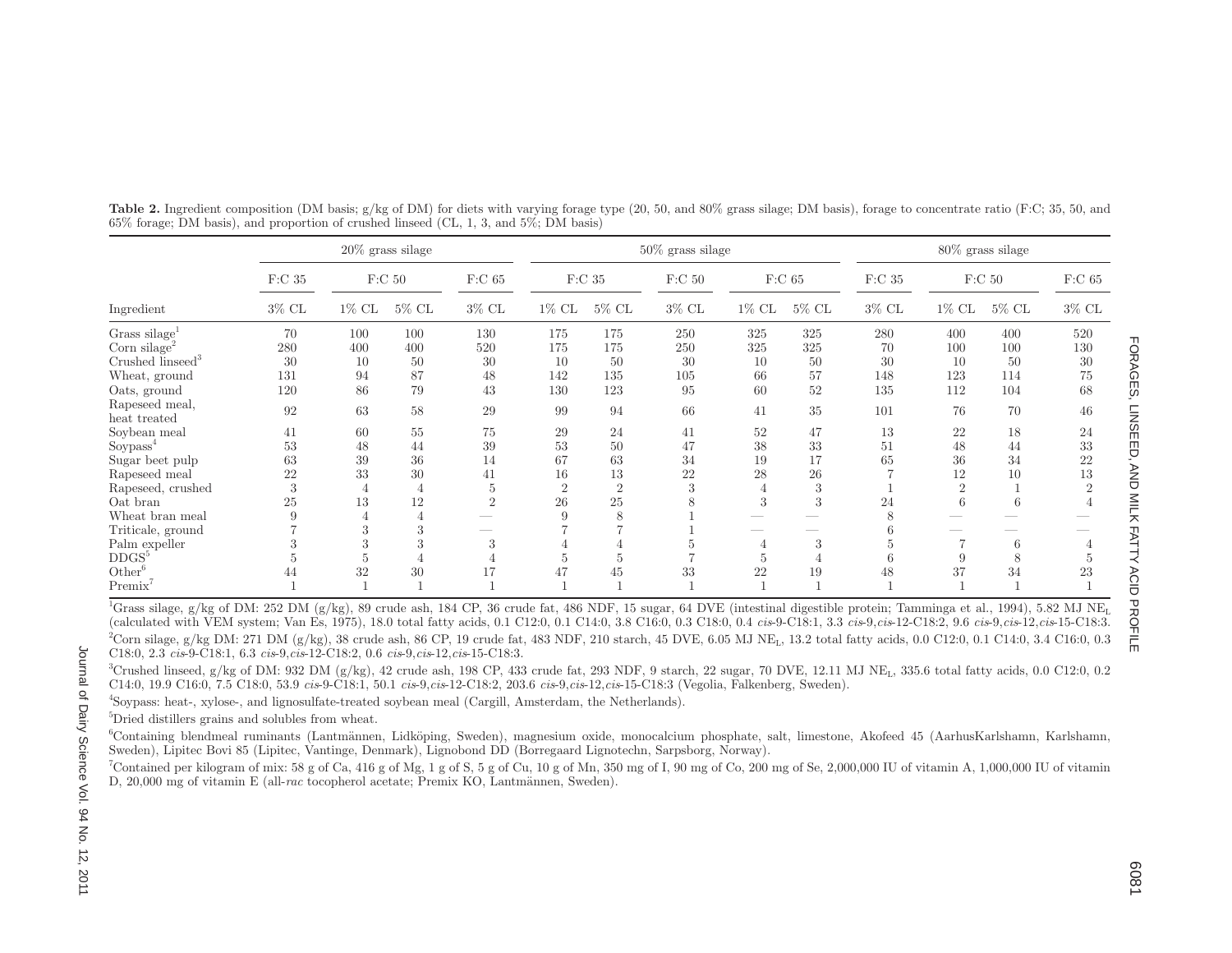| Journal of Dairy Science<br>Vol. 94 No. 12,<br>Table 3. Chemical composition of diets with varying forage type (20, 50, and 80% grass silage; DM basis), forage to concentrate ratio (F:C; 35, 50, and 65% forage; DM basis).<br>and proportion of crushed linseed (CL, 1, 3, and $5\%$ ; DM basis)<br>$50\%$ grass silage<br>$20\%$ grass silage<br>$80\%$ grass silage<br>$\rm F:C$ 35<br>F: C 50<br>$\rm F: C$ 65<br>$\rm F:C$ 35<br>$F:C$ 65<br>$\rm F:C$ 35<br>$\rm F: C$ 50<br>F:C <sub>50</sub><br>2011<br>Nutrients/component,<br>$3\%$ CL<br>$5\%$ CL<br>$3\%$ CL<br>$5\%$ CL<br>$3\%$ CL<br>$5\%$ CL<br>$3\%$ CL<br>$1\%$ CL<br>$5\%$ CL<br>$1\%$ CL<br>1% CL<br>1% CL<br>$g/kg$ of DM<br>DM, $g/kg$<br>428<br>425<br>373<br>416<br>344<br>518<br>389<br>412<br>504<br>474<br>510<br>352<br>CP<br>172<br>182<br>177<br>176<br>178<br>183<br>185<br>180<br>177<br>187<br>189<br>189<br>Crude fat<br>60<br>60<br>45<br>57<br>69<br>56<br>42<br>59<br>64<br>45<br>54<br>65<br><b>NDF</b><br>311<br>346<br>382<br>314<br>317<br>340<br>369<br>388<br>317<br>344<br>345<br>326<br>Forage NDF<br>172<br>245<br>244<br>319<br>171<br>171<br>245<br>318<br>171<br>244<br>318<br>244<br>ADF<br>176<br>202<br>200<br>229<br>185<br>232<br>242<br>193<br>223<br>210<br>193<br>211<br>ADL <sup>1</sup><br>31<br>32<br>32<br>29<br>29<br>29<br>29<br>35<br>31<br>33<br>34<br>33<br>197<br>Starch<br>209<br>187<br>184<br>155<br>204<br>170<br>151<br>134<br>189<br>154<br>151<br>44<br>43<br>37<br>Sugar<br>53<br>50<br>49<br>51<br>46<br>41<br>36<br>50<br>44<br>57<br>57<br>Crude ash<br>56<br>62<br>64<br>63<br>70<br>54<br>64<br>59<br>66<br>71<br>$NE_{L_2}^2$ MJ/kg of DM<br>7.20<br>7.55<br>7.12<br>7.28<br>6.85<br>7.45<br>7.15<br>6.73<br>6.89<br>7.50<br>7.04<br>7.60<br>$DV\widetilde{E}^3$<br>$98\,$<br>$\boldsymbol{93}$<br>98<br>96<br>94<br>89<br>86<br>94<br>$\rm 91$<br>96<br>89<br>96<br>Fatty acids<br>C12:0<br>0.6<br>0.6<br>0.2<br>0.2<br>0.2<br>0.2<br>0.3<br>1.0<br>1.1<br>1.0<br>0.4<br>1.0<br>$\rm 0.2$<br>$0.2\,$<br>0.2<br>C14:0<br>0.6<br>0.4<br>0.7<br>0.6<br>0.4<br>0.6<br>0.4<br>0.3<br>0.4<br>8.1<br>8.5<br>C16:0<br>12.8<br>10.2<br>12.9<br>13.1<br>13.2<br>11.2<br>10.4<br>14.8<br>11.1<br>9.6<br>$2.2\,$<br>C18:0<br>2.3<br>2.2<br>3.0<br>2.3<br>1.6<br>2.1<br>3.1<br>2.5<br>3.1<br>3.5<br>1.6<br>$cis-9-C18:1$<br>$9.2\,$<br>10.7<br>8.0<br>9.6<br>7.0<br>11.9<br>11.5<br>9.0<br>5.8<br>8.5<br>10.6<br>9.0<br>7.7<br>8.7<br>9.7<br>$cis-9, cis-12-C18:2$<br>11.4<br>9.3<br>10.6<br>8.8<br>10.3<br>11.6<br>9.5<br>9.5<br>10.5 |              |
|---------------------------------------------------------------------------------------------------------------------------------------------------------------------------------------------------------------------------------------------------------------------------------------------------------------------------------------------------------------------------------------------------------------------------------------------------------------------------------------------------------------------------------------------------------------------------------------------------------------------------------------------------------------------------------------------------------------------------------------------------------------------------------------------------------------------------------------------------------------------------------------------------------------------------------------------------------------------------------------------------------------------------------------------------------------------------------------------------------------------------------------------------------------------------------------------------------------------------------------------------------------------------------------------------------------------------------------------------------------------------------------------------------------------------------------------------------------------------------------------------------------------------------------------------------------------------------------------------------------------------------------------------------------------------------------------------------------------------------------------------------------------------------------------------------------------------------------------------------------------------------------------------------------------------------------------------------------------------------------------------------------------------------------------------------------------------------------------------------------------------------------------------------------------------------------------------------------------------------------------------------------------------------------------------------------------------------------------------------------------------------------------------------------------------------------------------------------------------------------------------------------------------------------------------------------|--------------|
|                                                                                                                                                                                                                                                                                                                                                                                                                                                                                                                                                                                                                                                                                                                                                                                                                                                                                                                                                                                                                                                                                                                                                                                                                                                                                                                                                                                                                                                                                                                                                                                                                                                                                                                                                                                                                                                                                                                                                                                                                                                                                                                                                                                                                                                                                                                                                                                                                                                                                                                                                               |              |
|                                                                                                                                                                                                                                                                                                                                                                                                                                                                                                                                                                                                                                                                                                                                                                                                                                                                                                                                                                                                                                                                                                                                                                                                                                                                                                                                                                                                                                                                                                                                                                                                                                                                                                                                                                                                                                                                                                                                                                                                                                                                                                                                                                                                                                                                                                                                                                                                                                                                                                                                                               |              |
|                                                                                                                                                                                                                                                                                                                                                                                                                                                                                                                                                                                                                                                                                                                                                                                                                                                                                                                                                                                                                                                                                                                                                                                                                                                                                                                                                                                                                                                                                                                                                                                                                                                                                                                                                                                                                                                                                                                                                                                                                                                                                                                                                                                                                                                                                                                                                                                                                                                                                                                                                               | $\rm F:C$ 65 |
|                                                                                                                                                                                                                                                                                                                                                                                                                                                                                                                                                                                                                                                                                                                                                                                                                                                                                                                                                                                                                                                                                                                                                                                                                                                                                                                                                                                                                                                                                                                                                                                                                                                                                                                                                                                                                                                                                                                                                                                                                                                                                                                                                                                                                                                                                                                                                                                                                                                                                                                                                               | $3\%$ CL     |
|                                                                                                                                                                                                                                                                                                                                                                                                                                                                                                                                                                                                                                                                                                                                                                                                                                                                                                                                                                                                                                                                                                                                                                                                                                                                                                                                                                                                                                                                                                                                                                                                                                                                                                                                                                                                                                                                                                                                                                                                                                                                                                                                                                                                                                                                                                                                                                                                                                                                                                                                                               | 356<br>187   |
|                                                                                                                                                                                                                                                                                                                                                                                                                                                                                                                                                                                                                                                                                                                                                                                                                                                                                                                                                                                                                                                                                                                                                                                                                                                                                                                                                                                                                                                                                                                                                                                                                                                                                                                                                                                                                                                                                                                                                                                                                                                                                                                                                                                                                                                                                                                                                                                                                                                                                                                                                               | 53           |
|                                                                                                                                                                                                                                                                                                                                                                                                                                                                                                                                                                                                                                                                                                                                                                                                                                                                                                                                                                                                                                                                                                                                                                                                                                                                                                                                                                                                                                                                                                                                                                                                                                                                                                                                                                                                                                                                                                                                                                                                                                                                                                                                                                                                                                                                                                                                                                                                                                                                                                                                                               | 365          |
|                                                                                                                                                                                                                                                                                                                                                                                                                                                                                                                                                                                                                                                                                                                                                                                                                                                                                                                                                                                                                                                                                                                                                                                                                                                                                                                                                                                                                                                                                                                                                                                                                                                                                                                                                                                                                                                                                                                                                                                                                                                                                                                                                                                                                                                                                                                                                                                                                                                                                                                                                               | 317          |
|                                                                                                                                                                                                                                                                                                                                                                                                                                                                                                                                                                                                                                                                                                                                                                                                                                                                                                                                                                                                                                                                                                                                                                                                                                                                                                                                                                                                                                                                                                                                                                                                                                                                                                                                                                                                                                                                                                                                                                                                                                                                                                                                                                                                                                                                                                                                                                                                                                                                                                                                                               | 240          |
|                                                                                                                                                                                                                                                                                                                                                                                                                                                                                                                                                                                                                                                                                                                                                                                                                                                                                                                                                                                                                                                                                                                                                                                                                                                                                                                                                                                                                                                                                                                                                                                                                                                                                                                                                                                                                                                                                                                                                                                                                                                                                                                                                                                                                                                                                                                                                                                                                                                                                                                                                               | 34           |
|                                                                                                                                                                                                                                                                                                                                                                                                                                                                                                                                                                                                                                                                                                                                                                                                                                                                                                                                                                                                                                                                                                                                                                                                                                                                                                                                                                                                                                                                                                                                                                                                                                                                                                                                                                                                                                                                                                                                                                                                                                                                                                                                                                                                                                                                                                                                                                                                                                                                                                                                                               | 117          |
|                                                                                                                                                                                                                                                                                                                                                                                                                                                                                                                                                                                                                                                                                                                                                                                                                                                                                                                                                                                                                                                                                                                                                                                                                                                                                                                                                                                                                                                                                                                                                                                                                                                                                                                                                                                                                                                                                                                                                                                                                                                                                                                                                                                                                                                                                                                                                                                                                                                                                                                                                               | $38\,$       |
|                                                                                                                                                                                                                                                                                                                                                                                                                                                                                                                                                                                                                                                                                                                                                                                                                                                                                                                                                                                                                                                                                                                                                                                                                                                                                                                                                                                                                                                                                                                                                                                                                                                                                                                                                                                                                                                                                                                                                                                                                                                                                                                                                                                                                                                                                                                                                                                                                                                                                                                                                               | 74           |
|                                                                                                                                                                                                                                                                                                                                                                                                                                                                                                                                                                                                                                                                                                                                                                                                                                                                                                                                                                                                                                                                                                                                                                                                                                                                                                                                                                                                                                                                                                                                                                                                                                                                                                                                                                                                                                                                                                                                                                                                                                                                                                                                                                                                                                                                                                                                                                                                                                                                                                                                                               | 6.78<br>85   |
|                                                                                                                                                                                                                                                                                                                                                                                                                                                                                                                                                                                                                                                                                                                                                                                                                                                                                                                                                                                                                                                                                                                                                                                                                                                                                                                                                                                                                                                                                                                                                                                                                                                                                                                                                                                                                                                                                                                                                                                                                                                                                                                                                                                                                                                                                                                                                                                                                                                                                                                                                               |              |
|                                                                                                                                                                                                                                                                                                                                                                                                                                                                                                                                                                                                                                                                                                                                                                                                                                                                                                                                                                                                                                                                                                                                                                                                                                                                                                                                                                                                                                                                                                                                                                                                                                                                                                                                                                                                                                                                                                                                                                                                                                                                                                                                                                                                                                                                                                                                                                                                                                                                                                                                                               | 0.2          |
|                                                                                                                                                                                                                                                                                                                                                                                                                                                                                                                                                                                                                                                                                                                                                                                                                                                                                                                                                                                                                                                                                                                                                                                                                                                                                                                                                                                                                                                                                                                                                                                                                                                                                                                                                                                                                                                                                                                                                                                                                                                                                                                                                                                                                                                                                                                                                                                                                                                                                                                                                               | $\rm 0.2$    |
|                                                                                                                                                                                                                                                                                                                                                                                                                                                                                                                                                                                                                                                                                                                                                                                                                                                                                                                                                                                                                                                                                                                                                                                                                                                                                                                                                                                                                                                                                                                                                                                                                                                                                                                                                                                                                                                                                                                                                                                                                                                                                                                                                                                                                                                                                                                                                                                                                                                                                                                                                               | 8.8          |
|                                                                                                                                                                                                                                                                                                                                                                                                                                                                                                                                                                                                                                                                                                                                                                                                                                                                                                                                                                                                                                                                                                                                                                                                                                                                                                                                                                                                                                                                                                                                                                                                                                                                                                                                                                                                                                                                                                                                                                                                                                                                                                                                                                                                                                                                                                                                                                                                                                                                                                                                                               | 2.4          |
|                                                                                                                                                                                                                                                                                                                                                                                                                                                                                                                                                                                                                                                                                                                                                                                                                                                                                                                                                                                                                                                                                                                                                                                                                                                                                                                                                                                                                                                                                                                                                                                                                                                                                                                                                                                                                                                                                                                                                                                                                                                                                                                                                                                                                                                                                                                                                                                                                                                                                                                                                               | 6.3          |
|                                                                                                                                                                                                                                                                                                                                                                                                                                                                                                                                                                                                                                                                                                                                                                                                                                                                                                                                                                                                                                                                                                                                                                                                                                                                                                                                                                                                                                                                                                                                                                                                                                                                                                                                                                                                                                                                                                                                                                                                                                                                                                                                                                                                                                                                                                                                                                                                                                                                                                                                                               | 7.8          |
| 9.3<br>14.2<br>$cis-9, cis-12, cis-15-C18:3$<br>7.9<br>3.9<br>11.3<br>8.3<br>4.7<br>12.0<br>6.0<br>9.1<br>6.7<br>14.8<br>47.7<br>44.3<br>Total fatty acids <sup>4</sup><br>35.1<br>45.2<br>34.6<br>52.9<br>42.4<br>30.9<br>48.4<br>40.9<br>49.1<br>45.8                                                                                                                                                                                                                                                                                                                                                                                                                                                                                                                                                                                                                                                                                                                                                                                                                                                                                                                                                                                                                                                                                                                                                                                                                                                                                                                                                                                                                                                                                                                                                                                                                                                                                                                                                                                                                                                                                                                                                                                                                                                                                                                                                                                                                                                                                                       | 11.9<br>38.1 |

 $1_{\text{ADL}} = \text{acid}$    
 

<sup>2</sup>Calculated with VEM system (Van Es, 1975).

 ${}^{3}DVE$  = intestinal digestible protein (Tamminga et al., 1994).

4Total fatty acids: Σ (C12:0, C14:0, C16:0, C18:0, *cis*-9-C18:1, *cis*-9,*cis*-12-C18:2, *cis*-9,*cis*-12,*cis*-15-C18:3, C20:0).

**STERK ET AL** STERK ET AL.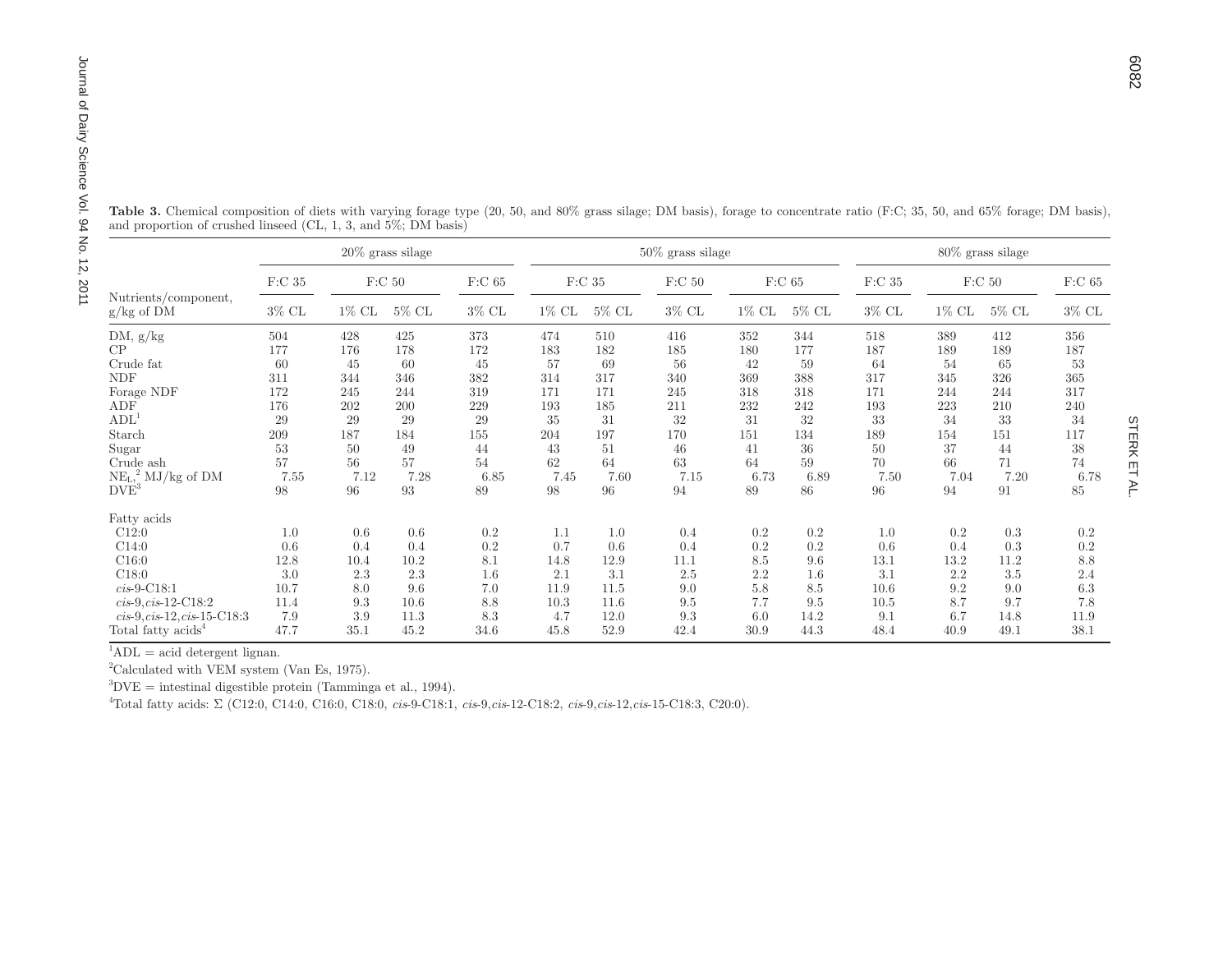### FORAGES, LINSEED, AND MILK FATTY ACID PROFILE **FOR ALL ASSAULTS** 6083

#### *Statistics*

Intake, milk yield, and milk composition were averaged within cow and period for the 3-d collection periods. Results were analyzed using the MIXED procedure (SAS version 9.2; SAS Institute Inc., Cary, NC) according to the model described by St-Pierre and Weiss (2009). Using this model, response surface equations were derived for intake, milk yield, milk composition, and selected milk FA [main milk FA: C4:0 to C14:0 saturated FA (**C4-C14**), C14:0, C16:0, C18:0, *cis*-9-C18:1, C18:2n-6, C18:3n-3, and main biohydrogenation intermediates: *trans*-10-C18:1, *trans*-11-C18:1, *trans*-13+14-C18:1, *trans*-15-C18:1, *cis*-15-C18:1, *trans*-11,*cis*-15-C18:2, and *cis*-9,*trans*-11-C18:2]. The model included linear and quadratic main effects (forage type, F:C, and CL) and all 2-way interactions as fixed effects. Random effects included cow group, period within cow group, and cow nested within cow group. Nonsignificant fixed effects  $(P > 0.10)$  were removed from the model. Nonsignificant  $(P > 0.10)$  linear effects remained in the model when they were included in a quadratic effect or an interaction effect. Linear changes in parameters for a main factor were described at the medium levels of the other main factors.

### **RESULTS**

### *Intake and Performance*

Individual treatment means for DMI, NEL intake, FA intake, milk yield, and milk composition are shown in Table 4. Equations for response surfaces were derived for DMI,  $NE<sub>L</sub>$  intake, C18:2n-6 intake, C18:3n-3 intake, milk yield, and milk composition (Table 5). Dry matter intake, NEL intake, C18:2n-6 intake, and C18:3n-3 intake averaged  $23.0 \pm 3.6$  kg/d,  $166 \pm 24$  MJ/d,  $179 \pm$ 199 g/d, and  $172 \pm 107$  g/d, respectively. Shifting from 80% grass silage to 80% corn silage in the diet linearly increased DMI ( $P = 0.038$ ), NE<sub>L</sub> intake ( $P = 0.030$ ), and C18:2n-6 intake ( $P = 0.007$ ) by 2.7 kg/d, 20 MJ/d, and 43 g/d, respectively, and decreased C18:3n-3 intake  $(P = 0.003)$  by 42 g/d. Shifting from a high forage  $(65:35 \text{ F:C})$  to a high concentrate  $(35:65 \text{ F:C})$  diet linearly increased DMI ( $P < 0.001$ ), NE<sub>L</sub> intake ( $P <$ 0.001), and C18:2n-6 intake (*P* < 0.001) by 5.3 kg/d, 54 MJ/d, and 109  $g/d$ , respectively. Increasing the CL proportion in the diet linearly increased  $(P < 0.001)$ C18:3n-3 intake by 180 g/d.

Milk yield averaged  $41.2 \pm 7.3$  kg/d with  $3.81 \pm$ 0.55% fat,  $3.14 \pm 0.24$ % protein, and  $4.82 \pm 0.29$ % lactose. Shifting from 80% grass silage to 80% corn silage in the diet linearly increased  $(P = 0.085)$  milk yield by 3.4 kg/d, whereas fat content linearly decreased  $(P =$  0.099) by 0.3%. Shifting from a high forage to a high concentrate diet linearly increased  $(P < 0.001)$  milk yield by  $8.2 \text{ kg/d}$  and linearly decreased ( $P < 0.001$ ) fat content by 0.8%. Increasing the proportion of CL in the diet did not affect milk yield and fat content.

The F:C ratio in the diet had a quadratic relationship  $(P = 0.012)$  with fat- and protein-corrected milk (**FPCM**) yield, with the highest FPCM yield achieved at a 50:50 F:C. In addition, an interaction  $(P = 0.032)$ was found between forage type and F:C for FPCM yield. When F:C was 35:65, FPCM yield reached a plateau for diets containing 80% grass silage in the diet. However, when F:C was 65:35, FPCM yield was higher when 20% grass silage was included in the diet.

Interactions were found between forage type and CL proportion  $(P = 0.031)$  and between F:C and CL proportion  $(P = 0.052)$  for milk protein content. In the 80% grass silage diet, milk protein content showed the highest level when 1% CL was included, whereas in the 80% corn silage diet, milk protein content showed the highest level in combination with 5% CL. An F:C ratio of 35:65 resulted in the highest milk protein content in combination with 1% CL.

None of the main factors affected milk lactose content.

### *Milk FA Profile*

Individual treatment means for milk FA profile are shown in Table 6. Equations for response surfaces are derived for selected milk FA; namely, C4-C14, C14:0, C16:0, C18:0, *cis*-9-C18:1, C18:2n-6, and C18:3n-3, and selected biohydrogenation intermediates; namely, *trans*-10-C18:1, *trans*-11-C18:1, *trans*-13+14-C18:1, *trans*-15-C18:1, *cis*-15-C18:1, *trans*-11,*cis*-15-C18:2, and *cis*-9,*trans*-11-C18:2 (Table 7).

When shifting from 80% grass silage to 80% corn silage in the diet, the proportions of *trans*-10-C18:1 (*P*  $= 0.035$ ) and C18:2n-6 ( $P = 0.002$ ) in milk fat linearly increased by  $0.34$  and  $0.21$  g/ $100$  g of FA, respectively, whereas the proportions of  $trans-11, cis-15-C18:2$  ( $P =$ 0.084) and C18:3n-3  $(P < 0.001)$  linearly decreased by 0.08 and 0.14  $g/100$  g of FA, respectively. Increasing the forage proportion in the diet linearly increased  $(P < 0.001)$  the proportion of C18:0 by 1.67 g/100 g of FA and decreased  $(P = 0.004)$  the proportion of *trans*-13+14-C18:1 by 0.34 g/100 g of FA. The F:C ratio in the diet showed a quadratic relationship with C4-C14 ( $P = 0.011$ ), C14:0 ( $P = 0.090$ ), C16:0 ( $P =$ 0.050), *trans*-10-C18:1 (*P* = 0.007), *trans*-11-C18:1 (*P* = 0.032), *trans*-15-C18:1 (*P* = 0.075), *cis*-15-C18:1 (*P* = 0.006), *trans*-11,*cis*-15-C18:2 (*P* = 0.006), C18:2n-6  $(P = 0.014)$ , and C18:3n-3  $(P = 0.027)$  proportions in milk fat. At the medium level of grass silage (50%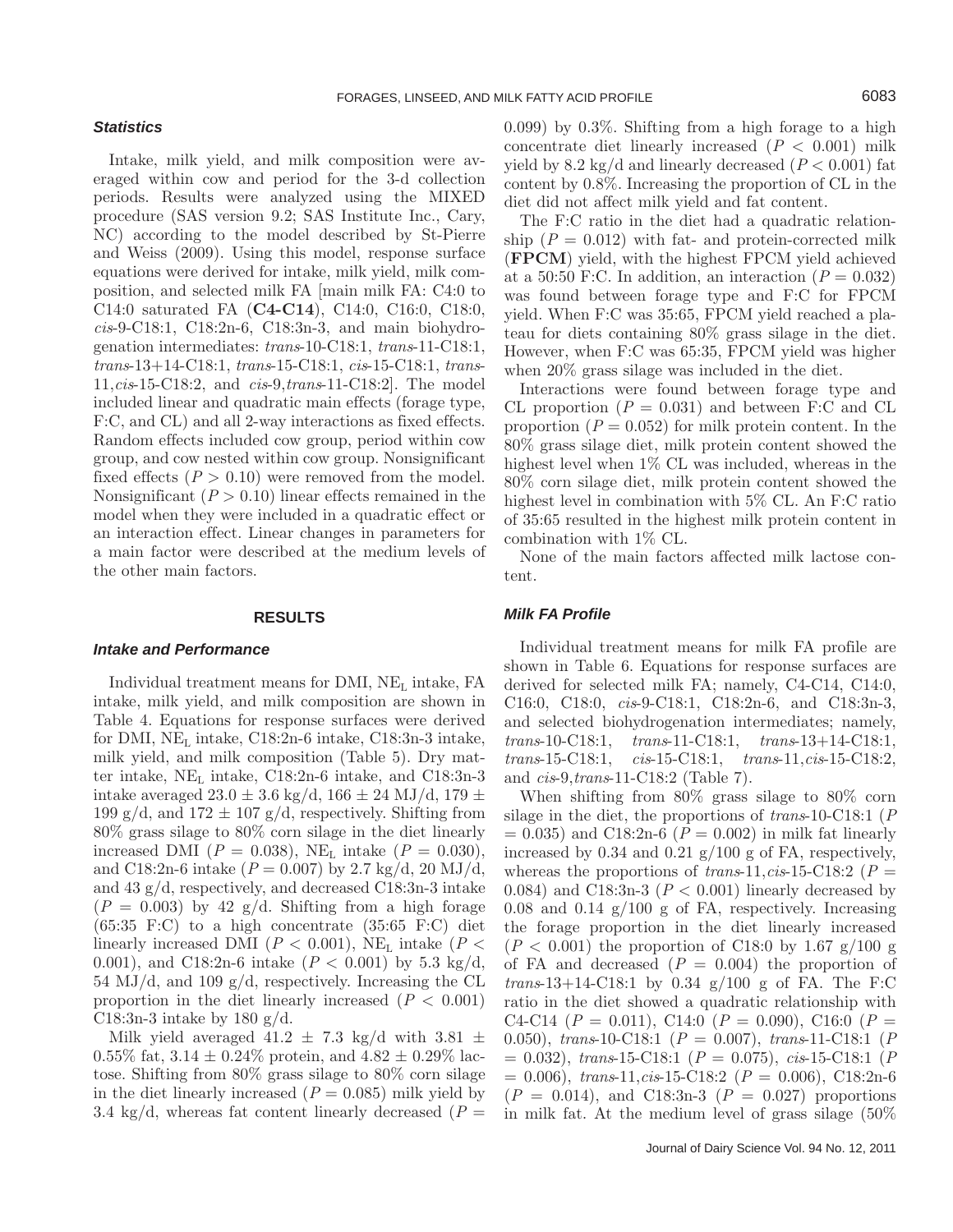| Table 4. Treatment means for DMI, NE <sub>L</sub> intake, fatty acid intake, milk yield, and composition for cows fed diets with varying forage type (20, 50, and 80% grass silage; DM basis), |               |          |                     |          |          |                   |                     |       |          |              |                     |                   |              |  |  |  |  |  |  |  |  |  |  |  |
|------------------------------------------------------------------------------------------------------------------------------------------------------------------------------------------------|---------------|----------|---------------------|----------|----------|-------------------|---------------------|-------|----------|--------------|---------------------|-------------------|--------------|--|--|--|--|--|--|--|--|--|--|--|
| forage to concentrate ratio (F:C; 35, 50, and 65% forage; DM basis), and proportion of crushed linseed (CL, 1, 3, and 5%; DM basis)                                                            |               |          |                     |          |          |                   |                     |       |          |              |                     |                   |              |  |  |  |  |  |  |  |  |  |  |  |
|                                                                                                                                                                                                |               |          | $20\%$ grass silage |          |          |                   | $50\%$ grass silage |       |          |              | $80\%$ grass silage |                   |              |  |  |  |  |  |  |  |  |  |  |  |
|                                                                                                                                                                                                | $\rm F: C$ 35 |          | F:C <sub>50</sub>   | $F:C$ 65 |          | F:C <sub>35</sub> | $\rm F:C$ 50        |       | $F:C$ 65 | $\rm F:C$ 35 |                     | F:C <sub>50</sub> | $\rm F:C$ 65 |  |  |  |  |  |  |  |  |  |  |  |
| Parameter                                                                                                                                                                                      | $3\%$ CL      | $1\%$ CL | $5\%$ CL            | $3\%$ CL | $1\%$ CL | $5\%$ CL          | $3\%$ CL            | 1% CL | $5\%$ CL | $3\%$ CL     | $1\%$ CL            | $5\%$ CL          | $3\%$ CL     |  |  |  |  |  |  |  |  |  |  |  |
| DMI, $kg/d$                                                                                                                                                                                    | 26.5          | 24.2     | 24.8                | 23.0     | 24.8     | 25.7              | 22.7                | 20.1  | 21.2     | 24.9         | 22.5                | 22.3              | 17.8         |  |  |  |  |  |  |  |  |  |  |  |
| $NE_{L}$ intake, $^{1}$ MJ/d<br>Fatty acid intake, g/d                                                                                                                                         | 200           | 173      | 180                 | 158      | 185      | 195               | 163                 | 135   | 146      | 187          | 159                 | 160               | 121          |  |  |  |  |  |  |  |  |  |  |  |
| C16:0                                                                                                                                                                                          | 339           | 252      | 252                 | 187      | 368      | 331               | 250                 | 171   | 202      | 326          | 297                 | 248               | 157          |  |  |  |  |  |  |  |  |  |  |  |
| C18:0                                                                                                                                                                                          | 80            | 55       | 56                  | 38       | 51       | 79                | 59                  | 43    | 36       | 78           | 49                  | 79                | 44           |  |  |  |  |  |  |  |  |  |  |  |
| $cis-9-C18:1$                                                                                                                                                                                  | 284           | 194      | 239                 | 161      | 294      | 294               | 203                 | 117   | 176      | 265          | 207                 | 200               | 113          |  |  |  |  |  |  |  |  |  |  |  |
| $cis-9, cis-12-C18:2$                                                                                                                                                                          | 302           | 225      | 263                 | 203      | 255      | 298               | 215                 | 154   | 198      | 262          | 196                 | 216               | 139          |  |  |  |  |  |  |  |  |  |  |  |
| $cis-9, cis-12, cis-15-C18:3$                                                                                                                                                                  | 209           | 94       | 279                 | 191      | 117      | 308               | 210                 | 120   | 296      | 228          | 152                 | $331\,$           | $212\,$      |  |  |  |  |  |  |  |  |  |  |  |
| Milk yield, kg/d                                                                                                                                                                               | 46.9          | 42.4     | 43.9                | 39.7     | 41.6     | 44.5              | 41.6                | 37.1  | 37.0     | 48.0         | 38.9                | 38.6              | $35.1\,$     |  |  |  |  |  |  |  |  |  |  |  |
| FPCM yield, <sup>2</sup> kg/d                                                                                                                                                                  | 42.1          | 40.7     | 41.4                | 38.9     | 40.1     | 39.5              | 40.7                | 36.7  | 36.5     | 42.7         | 38.4                | 38.6              | 35.1         |  |  |  |  |  |  |  |  |  |  |  |
| Milk lactose                                                                                                                                                                                   |               |          |                     |          |          |                   |                     |       |          |              |                     |                   |              |  |  |  |  |  |  |  |  |  |  |  |
| %                                                                                                                                                                                              | 4.86          | 4.81     | 4.86                | 4.74     | 4.74     | 4.82              | 4.79                | 4.99  | 4.78     | 4.80         | 4.80                | 4.71              | 5.08         |  |  |  |  |  |  |  |  |  |  |  |
| $\text{kg}/\text{d}$                                                                                                                                                                           | 2.29          | 2.04     | 2.13                | 1.89     | 1.97     | 2.15              | 1.99                | 1.85  | 1.77     | 2.31         | 1.87                | 1.82              | 17.9         |  |  |  |  |  |  |  |  |  |  |  |
| Milk fat                                                                                                                                                                                       |               |          |                     |          |          |                   |                     |       |          |              |                     |                   |              |  |  |  |  |  |  |  |  |  |  |  |
| $\%$                                                                                                                                                                                           | 3.35          | 3.81     | 3.54                | 3.90     | 3.70     | 3.18              | 3.95                | 4.12  | 4.02     | 3.18         | 3.96                | 4.18              | 4.18         |  |  |  |  |  |  |  |  |  |  |  |
| kg/d                                                                                                                                                                                           | 1.49          | 1.59     | 1.55                | 1.54     | 1.52     | 1.39              | 1.63                | 1.53  | 1.49     | 1.52         | 1.54                | 1.61              | 1.47         |  |  |  |  |  |  |  |  |  |  |  |
| Protein                                                                                                                                                                                        |               |          |                     |          |          |                   |                     |       |          |              |                     |                   |              |  |  |  |  |  |  |  |  |  |  |  |
| %                                                                                                                                                                                              | 3.21          | 3.16     | 3.29                | 3.26     | 3.38     | 3.13              | 3.13                | 2.92  | 3.06     | 3.10         | 3.22                | 2.99              | 2.96         |  |  |  |  |  |  |  |  |  |  |  |
| $\text{kg}/\text{d}$                                                                                                                                                                           | 1.49          | 1.33     | 1.43                | 1.29     | 1.40     | 1.38              | 1.30                | 1.08  | 1.13     | 1.49         | 1.25                | 1.15              | 1.04         |  |  |  |  |  |  |  |  |  |  |  |
| MUN, $mg/dL$                                                                                                                                                                                   | 14.1          | 14.5     | 14.9                | 15.7     | 15.4     | 12.0              | 15.5                | 14.7  | 17.2     | 14.6         | 16.5                | 14.3              | 14.4         |  |  |  |  |  |  |  |  |  |  |  |

 $\overline{1}$ Calculated with VEM system (Van Es, 1975).

<sup>2</sup>FPCM = fat- and protein-corrected milk  $(0.337 + 0.116 \times \text{fat }\% + 0.06 \times \text{protein }\%) \times \text{milk yield (kg/d)}.$ 

**STERK ET AL** STERK ET AL.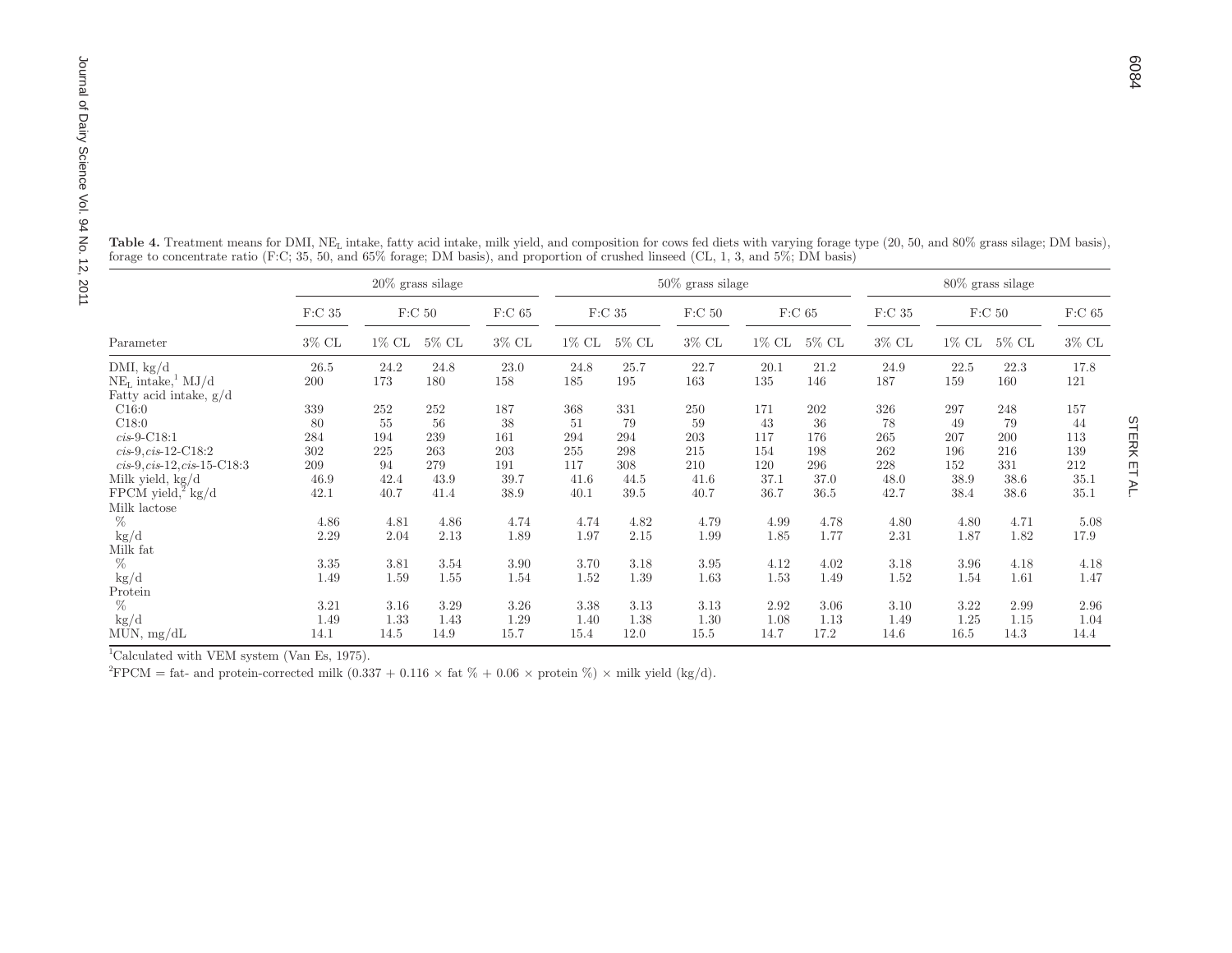| こくてくる                                                                          |                                                                                                                          |
|--------------------------------------------------------------------------------|--------------------------------------------------------------------------------------------------------------------------|
|                                                                                |                                                                                                                          |
|                                                                                |                                                                                                                          |
|                                                                                | $\frac{1}{2}$                                                                                                            |
| monomeron of ominal                                                            |                                                                                                                          |
|                                                                                |                                                                                                                          |
| ce en mondord mm                                                               |                                                                                                                          |
|                                                                                |                                                                                                                          |
|                                                                                |                                                                                                                          |
|                                                                                |                                                                                                                          |
|                                                                                |                                                                                                                          |
|                                                                                |                                                                                                                          |
|                                                                                |                                                                                                                          |
|                                                                                |                                                                                                                          |
|                                                                                |                                                                                                                          |
| anal and re                                                                    |                                                                                                                          |
|                                                                                |                                                                                                                          |
|                                                                                |                                                                                                                          |
|                                                                                |                                                                                                                          |
|                                                                                |                                                                                                                          |
|                                                                                |                                                                                                                          |
|                                                                                |                                                                                                                          |
|                                                                                |                                                                                                                          |
|                                                                                |                                                                                                                          |
|                                                                                |                                                                                                                          |
|                                                                                |                                                                                                                          |
|                                                                                |                                                                                                                          |
| )                                                                              |                                                                                                                          |
| MATO TOTORE, TAN<br>$\sim$ not $\%$ to reason.                                 | $\lceil \sigma / d \rceil$ and milk vield $\lceil \log / d \rceil$ and com-                                              |
| $\sim$ $\sim$ $\sim$ $\sim$                                                    |                                                                                                                          |
|                                                                                |                                                                                                                          |
|                                                                                |                                                                                                                          |
|                                                                                |                                                                                                                          |
|                                                                                |                                                                                                                          |
|                                                                                |                                                                                                                          |
|                                                                                |                                                                                                                          |
|                                                                                |                                                                                                                          |
|                                                                                |                                                                                                                          |
| $\sim$ 50, and bo $\sim$ .<br>a pasis), iorge oo concentrative tage (oo), oo), | ./d), $cis-9$ , $cis-12$ -C18:2 intake, $cis-9$ , $cis-12$ , $cis-15$ -C18:3 intake (g/d), and milk yield (kg/d) and $c$ |
|                                                                                |                                                                                                                          |
|                                                                                |                                                                                                                          |
| l orter of experience                                                          |                                                                                                                          |
|                                                                                |                                                                                                                          |
|                                                                                |                                                                                                                          |
|                                                                                |                                                                                                                          |
|                                                                                |                                                                                                                          |
|                                                                                |                                                                                                                          |
|                                                                                |                                                                                                                          |
|                                                                                |                                                                                                                          |
|                                                                                |                                                                                                                          |
|                                                                                |                                                                                                                          |
|                                                                                |                                                                                                                          |
|                                                                                |                                                                                                                          |
|                                                                                |                                                                                                                          |
|                                                                                |                                                                                                                          |
|                                                                                |                                                                                                                          |
|                                                                                |                                                                                                                          |
|                                                                                |                                                                                                                          |
|                                                                                |                                                                                                                          |
|                                                                                |                                                                                                                          |
|                                                                                |                                                                                                                          |
|                                                                                |                                                                                                                          |
|                                                                                |                                                                                                                          |
|                                                                                |                                                                                                                          |
|                                                                                |                                                                                                                          |
|                                                                                |                                                                                                                          |
|                                                                                |                                                                                                                          |
|                                                                                |                                                                                                                          |
|                                                                                |                                                                                                                          |
|                                                                                |                                                                                                                          |
| J% grass suage                                                                 | $\sim$ $\sim$ $\sim$ $\sim$ $\sim$ $\sim$                                                                                |
|                                                                                |                                                                                                                          |
|                                                                                |                                                                                                                          |
|                                                                                | ake (                                                                                                                    |
| ì                                                                              |                                                                                                                          |
|                                                                                |                                                                                                                          |
|                                                                                |                                                                                                                          |
|                                                                                | $\frac{1}{4}$                                                                                                            |
| معا                                                                            |                                                                                                                          |
|                                                                                |                                                                                                                          |
|                                                                                |                                                                                                                          |
| us<br>Uu                                                                       |                                                                                                                          |
|                                                                                |                                                                                                                          |
|                                                                                |                                                                                                                          |
|                                                                                | $\mathcal{M}$ DMI $\left(\frac{1}{2}\sigma / d\right)$                                                                   |
|                                                                                |                                                                                                                          |
|                                                                                |                                                                                                                          |
|                                                                                |                                                                                                                          |
|                                                                                |                                                                                                                          |
|                                                                                |                                                                                                                          |
|                                                                                |                                                                                                                          |
|                                                                                |                                                                                                                          |
|                                                                                |                                                                                                                          |
|                                                                                |                                                                                                                          |
|                                                                                |                                                                                                                          |
|                                                                                |                                                                                                                          |
|                                                                                |                                                                                                                          |
|                                                                                |                                                                                                                          |
|                                                                                |                                                                                                                          |
|                                                                                |                                                                                                                          |
|                                                                                |                                                                                                                          |
|                                                                                |                                                                                                                          |
|                                                                                |                                                                                                                          |
|                                                                                |                                                                                                                          |
|                                                                                |                                                                                                                          |
|                                                                                |                                                                                                                          |
|                                                                                |                                                                                                                          |
|                                                                                |                                                                                                                          |
|                                                                                |                                                                                                                          |
| able 5. Effects of varying forage type ""                                      | ыʻ, т                                                                                                                    |

| Dependent                            |                 | Grass                                           |                       |           | Forage $% \times$ | CL %             | Grass silage $%$ Forage $%$ $\times$ |          | Grass silage $\%$    |                   |
|--------------------------------------|-----------------|-------------------------------------------------|-----------------------|-----------|-------------------|------------------|--------------------------------------|----------|----------------------|-------------------|
| variable                             | Intercept       | $\aleph$<br>silage                              | Forage %              | CL $\%$   | Forage %          | $\times$ CL $\%$ | $\times$ CL $\%$                     | CL %     | $\times$ Forage $\%$ | $\mathrm{RMSE}^2$ |
| EMO                                  | 34.0            | $-0.0444$                                       | $-0.1770$             | ΧŚ        | SN                | SN               | ΧŚ                                   | ΧS       | SN                   | 2.1007            |
| $NEL$ intake                         | (2.21)<br>272.5 | $(0.0196)$<br>-0.3394                           | (0.0383)<br>$-1.8150$ | SN        | SN                | SN               | SN                                   | ΧS       | SN                   | 20.5851           |
|                                      | (16.05)         | $(0.1421)$<br>-0.7194                           | (0.2777)              |           |                   |                  |                                      |          |                      |                   |
| $cis-9, cis-12-C18:2$ intake         | 438.8           | $-0.71$                                         | $-3.6089$             | <b>SN</b> | SN                | SN               | SN                                   | ΧS       | SN                   | 41.2586           |
|                                      | (27.01)         | $\left(0.2357\right)$ $0.6984$                  | (0.4704)              |           |                   |                  |                                      |          |                      |                   |
| $cis-9, cis-12, cis-15-C18:3$ intake | 40.6            |                                                 | ŠN                    | 44.9203   | SN                | SN               | SN                                   | ΣÑ       | SN                   | 66.0955           |
|                                      | (14.24)         |                                                 |                       | (2.9052)  |                   |                  |                                      |          |                      |                   |
| Milk yield                           | 57.94           | $(0.1964)$<br>-0.0567                           | $-0.2746$             | ŠN        | SN                | SN               | SN                                   | ŠN       | SN                   | 3.1547            |
|                                      | (3.601)         | $\left(0.0308\right)0.2117$                     | (0.0589)              |           |                   |                  |                                      |          |                      |                   |
| FPCM yield <sup>3</sup>              | 7.46            |                                                 | 1.2693                | SN        | $-0.0116$         | SN               | SN                                   | SN       | $-0.0047$            | 2.1722            |
|                                      | (10.138)        | $\stackrel{\textbf{(0.0954)}}{\textbf{0.0049}}$ | (0.0385)              |           | (0.0037)          |                  |                                      |          | (0.0019)             |                   |
| Fat $\%$                             | 2.30            |                                                 | 0.0251                | SN        | 8N                | SN               | SN                                   | SN       | ŠN                   | 0.2861            |
|                                      | (0.314)         | $\left(0.0028\right)0.0037$                     | (0.0053)              |           |                   |                  |                                      |          |                      |                   |
| Protein %                            | 3.73            |                                                 | $-0.0141$             | $-0.0788$ | SN                | SN               | $-0.0019$                            | 0.0030   | SN                   | 0.1062            |
|                                      | (0.246)         | (124)<br>$\sum_{i=1}^{\infty}$                  | (0.0044)              | (0.0749)  |                   |                  | (0.0008)                             | (0.0014) |                      |                   |

*effects* ( $P < 0.10$ ). The SE of the coefficient is given within parentheses.  $PRMSE$  = root mean square error.  ${}^{3}\text{FPCM} = \text{fat-}$  and protein-corrected milk. and protein-corrected milk  $PRMSE = root$  mean square error. fat- $\parallel$  ${}^{3}\text{FPCM}$ 

grass silage), the lowest proportions of *trans*-10-C18:1 and *trans*-15-C18:1 were achieved when the diet contained 55 to 65% forage. The lowest proportions of *cis*-15-C18:1, *trans*-11,*cis*-15-C18:2, and C18:3n-3 were achieved when the diet contained 50:50 F:C, whereas the lowest proportion of C18:2n-6 was achieved when the diet contained 65:35 F:C. Proportions of C4-C14, C14:0, C16:0, and *trans*-11-C18:1 were maximal when the diet contained 50:50 F:C. An increasing proportion of CL in the diet linearly increased proportions of C18:0 (*P* < 0.001), *trans*-11-C18:1 (*P* < 0.001), *trans*-13+14- C18:1 (*P* < 0.001), and *cis*-9,*trans*-11-C18:2 (*P* = 0.046) in milk fat by 2.03, 0.21, 0.52, and 0.04 g/100 g of FA, respectively. In contrast, the proportions of  $C14:0$  ( $P=$ 0.084) and C16:0  $(P < 0.001)$  decreased linearly with an increasing proportion of CL in the diet. The proportion of CL showed a quadratic relationship with C4-C14 (*P*  $= 0.094$ ), C18:2n-6 ( $P = 0.017$ ), and C18:3n-3 ( $P =$ 0.073) proportions in milk fat; the proportion of C4-C14 reached a minimum at 3% CL, whereas the proportion of C18:2n-6 reached a maximum at 3% CL, and the proportion of C18:3n-3 reached a plateau at 5% CL.

Interactions between F:C and CL proportion were found for *trans*-10-C18:1 (*P* = 0.023), *trans*-15-C18:1 (*P* = 0.039), *cis*-15-C18:1 (*P* = 0.014), *trans*-11,*cis*-15-C18:2 (*P* = 0.066), and C18:3n-3 (*P* = 0.034) proportions in milk fat. From 80 to 20% of grass silage, the proportion of *trans*-10-C18:1 (1.64 to 1.98 g/100 g of FA), *trans*-15-C18:1 (0.75 g/100 g of FA), *cis*-15-C18:1 (0.63 g/100 g of FA) *trans*-11,*cis*-15-C18:2 (0.68 to 0.59  $g/100 \text{ g}$  of FA), and C18:3n-3 (1.08 to 0.93  $g/100 \text{ g}$  of FA) showed the highest levels when the diet contained 5% CL in combination with a 35:65 F:C.

Interactions between forage type and F:C were found for the proportions of C4-C14 ( $P = 0.032$ ), C14:0 ( $P$  $= 0.033$ , and *cis*-9-C18:1 ( $P = 0.045$ ) in milk fat. The combination of a high forage proportion with 80% grass silage or a low forage proportion with 20% grass silage in the diet gave the highest *cis*-9-C18:1 proportions (19.81 and  $21.94 \text{ g}/100 \text{ g}$  of FA, respectively), whereas these combinations resulted in the lowest C4-C14 (20.12 and 21.51  $g/100$  g of FA, respectively) and C14:0 proportions (9.59 and 10.17  $g/100 g$  of FA, respectively).

# **DISCUSSION**

The aim of the current study was to simultaneously evaluate different levels of CL supplementation in combination with variation in the characteristics of the basal diet (forage type and F:C) on intake, production performance, and milk FA profile. Multiple mechanisms regulate DMI of ruminants, but DMI generally declines with increasing NDF, especially forage NDF, content of the diet (Allen, 2000). Increasing the concentrate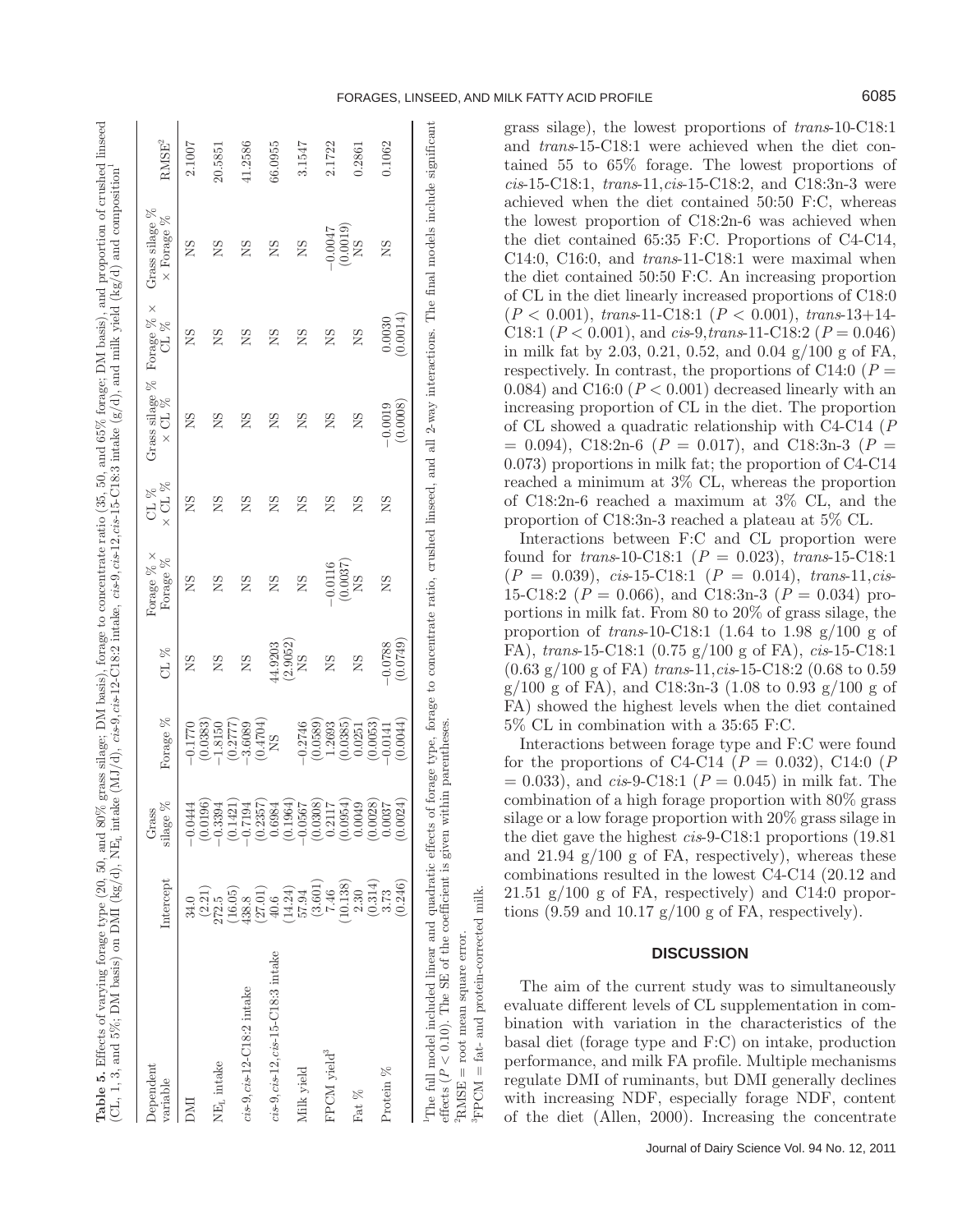|                                          |          |       | $20\%$ grass silage |              |       |               | $50\%$ grass silage |       |              |              |       | 80% grass silage         |              |
|------------------------------------------|----------|-------|---------------------|--------------|-------|---------------|---------------------|-------|--------------|--------------|-------|--------------------------|--------------|
|                                          | $F:C$ 35 |       | F:C <sub>50</sub>   | $\rm F:C$ 65 |       | $\rm F: C$ 35 | F:C <sub>50</sub>   |       | $\rm F:C$ 65 | $\rm F:C$ 35 |       | F:C <sub>50</sub>        | $\rm F:C$ 65 |
| Milk FA profile.<br>$g/100$ g of FA      | $3\%$ CL |       | 1% CL 5% CL         | $3\%$ CL     |       | 1% CL 5% CL   | $3\%$ CL            |       | 1% CL 5% CL  | $3\%$ CL     |       | $1\%$ CL $\,$ 5% CL $\,$ | $3\%$ CL     |
| C4:0                                     | 2.70     | 3.21  | 3.07                | 2.94         | 2.83  | 2.88          | 3.18                | 3.03  | 3.66         | 3.13         | 3.28  | 3.37                     | 3.43         |
| C6:0                                     | 1.73     | 2.18  | 2.17                | 1.99         | 1.88  | 1.87          | 2.08                | 2.00  | 2.19         | 2.08         | 2.13  | 2.11                     | 2.06         |
| C8:0                                     | 1.10     | 1.39  | 1.47                | 1.28         | 1.22  | 1.18          | 1.30                | 1.24  | 1.27         | 1.31         | 1.34  | 1.23                     | 1.19         |
| C10:0                                    | 2.52     | 3.19  | 3.44                | 2.90         | 2.81  | 2.66          | 2.86                | 2.74  | 2.58         | 2.97         | 3.01  | 2.53                     | 2.42         |
| C11:0                                    | 0.06     | 0.07  | 0.07                | 0.05         | 0.07  | 0.06          | 0.05                | 0.04  | 0.03         | 0.06         | 0.06  | 0.05                     | 0.03         |
| C12:0                                    | 3.12     | 3.65  | 4.05                | 3.34         | 3.64  | 3.21          | 3.28                | 3.12  | 2.83         | 3.61         | 3.51  | 2.77                     | 2.64         |
| C13:0                                    | 0.07     | 0.08  | 0.10                | 0.08         | 0.09  | 0.08          | 0.07                | 0.07  | 0.06         | 0.09         | 0.07  | 0.06                     | 0.06         |
| $iso-C13:0$                              | 0.02     | 0.02  | 0.03                | 0.02         | 0.02  | 0.03          | 0.02                | 0.02  | 0.03         | 0.02         | 0.02  | 0.02                     | 0.02         |
| $\mathit{anteiso}\text{-}\mathrm{C}13:0$ | 0.07     | 0.07  | 0.09                | 0.07         | 0.10  | 0.06          | 0.07                | 0.07  | 0.06         | 0.08         | 0.08  | 0.06                     | 0.05         |
| C14:0                                    | 9.82     | 11.23 | 11.60               | 10.98        | 11.10 | 10.00         | 10.56               | 10.62 | 10.08        | 10.74        | 10.91 | 9.78                     | 9.99         |
| $iso-C14:0$                              | 0.05     | 0.06  | 0.06                | 0.07         | 0.06  | 0.05          | 0.07                | 0.10  | 0.09         | 0.05         | 0.10  | 0.09                     | 0.10         |
| $cis-9-C14:1$                            | 0.93     | 0.92  | 1.12                | 0.97         | 1.28  | 0.82          | 0.89                | 0.89  | 0.80         | 0.97         | 0.93  | 0.80                     | 0.81         |
| C15:0                                    |          |       |                     |              |       |               |                     |       |              |              |       |                          |              |
|                                          | 0.73     | 0.82  | 0.83                | 0.80         | 0.90  | 0.81          | 0.78                | 0.86  | 0.79         | 0.84         | 0.87  | 0.73                     | 0.88         |
| $iso-C15:0$                              | 0.14     | 0.17  | 0.16                | 0.18         | 0.15  | 0.14          | 0.18                | 0.21  | 0.19         | 0.15         | 0.19  | 0.18                     | 0.19         |
| $anteiso-C15:0$                          | 0.37     | 0.39  | 0.36                | 0.37         | 0.34  | 0.36          | 0.37                | 0.40  | 0.39         | 0.36         | 0.40  | 0.36                     | 0.37         |
| C16:0                                    | 28.39    | 31.41 | 27.75               | 28.68        | 31.95 | 27.53         | 29.31               | 29.58 | 26.30        | 29.32        | 30.95 | 27.75                    | 29.07        |
| $cis-9-C16:1$                            | 1.90     | 1.72  | 1.44                | 1.62         | 1.84  | 1.56          | 1.56                | 1.91  | 1.34         | 1.58         | 1.67  | 1.57                     | 1.68         |
| C17:0                                    | 0.46     | 0.49  | 0.47                | 0.54         | 0.49  | 0.44          | 0.47                | 0.58  | 0.47         | 0.45         | 0.50  | 0.44                     | 0.53         |
| $cis-9-C17:1$                            | 0.16     | 0.14  | 0.11                | 0.15         | 0.12  | 0.12          | 0.13                | 0.20  | 0.12         | 0.12         | 0.13  | 0.14                     | 0.19         |
| C18:0                                    | 10.50    | 9.98  | 10.91               | 10.96        | 8.64  | 10.99         | 11.04               | 11.04 | 13.01        | 9.68         | 10.33 | 12.35                    | $11.40\,$    |
| Total trans- $C18:1^1$                   | 6.46     | 4.46  | 5.84                | 4.91         | 4.59  | 8.06          | 5.36                | 3.93  | 6.20         | 7.10         | 4.40  | 5.29                     | 4.71         |
| $trans-4-C18:1$                          | 0.03     | 0.03  | 0.02                | 0.03         | 0.03  | 0.02          | 0.03                | 0.02  | 0.04         | 0.03         | 0.03  | 0.03                     | 0.03         |
| $trans-5-C18:1$                          | 0.02     | 0.02  | 0.01                | 0.02         | 0.02  | 0.01          | 0.02                | 0.02  | 0.03         | 0.02         | 0.02  | 0.02                     | 0.02         |
| $trans-6+7+8-C18:1$                      | $0.53\,$ | 0.37  | 0.41                | 0.39         | 0.39  | 0.57          | 0.41                | 0.31  | 0.45         | 0.53         | 0.37  | 0.37                     | 0.33         |
| $trans-9-C18:1$                          | 0.39     | 0.29  | 0.31                | 0.30         | 0.31  | 0.42          | 0.32                | 0.25  | 0.34         | 0.40         | 0.28  | 0.29                     | 0.26         |
| $trans-10-C18:1$                         | 1.67     | 0.62  | 0.57                | 0.46         | 0.63  | 1.88          | 0.58                | 0.35  | 0.45         | 1.35         | 0.42  | 0.37                     | 0.34         |
| $trans-11-C18:1$                         | 1.01     | 1.10  | 1.43                | 1.19         | 0.95  | 1.20          | 1.30                | 1.12  | 1.58         | 1.50         | 1.18  | 1.30                     | 1.37         |
| $trans-12-C18:1$                         | 0.56     | 0.42  | 0.55                | 0.50         | 0.45  | 0.66          | 0.52                | 0.37  | 0.61         | 0.60         | 0.40  | 0.53                     | 0.45         |
| $trans-13+14-C18:1$                      | 1.19     | 0.86  | 1.35                | 1.02         | 1.03  | 1.76          | 1.16                | 0.74  | 1.42         | 1.48         | 0.93  | 1.16                     | $\rm 0.91$   |
| $trans-15-C18:1$                         | 0.51     | 0.34  | 0.55                | 0.47         | 0.35  | 0.79          | 0.48                | 0.34  | 0.60         | 0.58         | 0.34  | 0.57                     | 0.46         |
| $trans-16+cis-14-C18:1$                  | 0.58     | 0.41  | 0.63                | 0.54         | 0.44  | 0.74          | 0.55                | 0.43  | 0.68         | 0.60         | 0.43  | 0.66                     | $0.55\,$     |
| Total $cis$ -C18:1 <sup>2</sup>          | 22.58    | 19.55 | 19.32               | 21.61        | 20.50 | 20.61         | 20.81               | 22.23 | 21.76        | 18.98        | 20.08 | 22.63                    | 22.74        |
| $cis-9-C18:1$                            | 21.11    | 18.43 | 18.12               | 20.34        | 19.28 | 18.90         | 18.55               | 21.08 | 20.37        | 17.50        | 19.00 | $21.38\,$                | 21.53        |
| $cis-11-C18:1$                           | 0.64     | 0.53  | 0.46                | 0.50         | 0.59  | 0.58          | 0.51                | 0.56  | 0.44         | 0.54         | 0.50  | 0.43                     | 0.50         |
| $cis-12-C18:1$                           | 0.32     | 0.29  | 0.36                | 0.38         | 0.30  | 0.33          | 0.37                | 0.26  | 0.45         | 0.40         | 0.27  | 0.36                     | 0.30         |
| $cis-13-C18:1$                           | 0.10     | 0.07  | 0.07                | 0.09         | 0.08  | 0.10          | 0.08                | 0.09  | 0.09         | 0.10         | 0.08  | 0.08                     | 0.10         |
| $cis-15-C18:1$                           | 0.41     | 0.21  | 0.31                | 0.30         | 0.24  | 0.70          | 0.31                | 0.23  | 0.41         | 0.44         | 0.23  | 0.38                     | 0.32         |
| Total nonconjugated $C18:2^3$            | 3.67     | 2.70  | 2.86                | 2.91         | 3.01  | 3.79          | 2.94                | 2.63  | 2.93         | 3.50         | 2.64  | 2.86                     | 2.72         |
| $trans-9, trans-12-C18:2$                | 0.04     | 0.01  | 0.01                | 0.01         | 0.03  | 0.05          | 0.02                | 0.01  | 0.02         | 0.03         | 0.02  | 0.01                     | 0.01         |
| $trans-11, cis-15-C18:2$                 | 0.41     | 0.18  | 0.30                | 0.28         | 0.22  | 0.70          | 0.32                | 0.26  | 0.48         | 0.49         | 0.24  | 0.39                     | 0.42         |
|                                          |          |       |                     |              |       |               |                     |       |              |              |       |                          |              |
| $cis-9, cis-12-C18:2$                    | 2.28     | 1.87  | 1.69                | 1.78         | 1.93  | 1.95          | 1.76                | 1.71  | 1.44         | 1.99         | 1.69  | 1.60                     | 1.55         |
| Total conjugated $C18:2^4$               | 0.57     | 0.53  | 0.69                | 0.60         | 0.60  | 0.60          | 0.62                | 0.54  | 0.69         | 0.74         | 0.57  | 0.59                     | 0.63         |
| $cis-9, cis-12, cis-15-C18:3$            | 0.82     | 0.51  | 0.80                | 0.74         | 0.61  | 1.00          | 0.79                | 0.72  | 0.86         | 0.89         | 0.68  | 0.99                     | 0.89         |
| $FA \geq C:20^5$                         | 0.47     | 0.45  | 0.47                | 0.51         | 0.41  | 0.46          | 0.47                | 0.52  | 0.43         | 0.45         | 0.43  | 0.50                     | 0.46         |
| C20:0                                    | 0.11     | 0.10  | 0.10                | 0.11         | 0.10  | 0.11          | 0.12                | 0.12  | 0.14         | 0.10         | 0.12  | 0.12                     | 0.12         |
| C20:1                                    | 0.06     | 0.05  | 0.04                | 0.05         | 0.05  | 0.06          | 0.05                | 0.05  | 0.05         | 0.06         | 0.04  | 0.05                     | $0.05\,$     |
| C20:2                                    | 0.02     | 0.01  | 0.01                | 0.01         | 0.02  | 0.02          | 0.02                | 0.02  | 0.01         | 0.02         | 0.02  | 0.04                     | 0.01         |
| C21:0                                    | 0.03     | 0.02  | 0.03                | 0.02         | 0.03  | 0.04          | 0.02                | 0.02  | 0.02         | 0.03         | 0.02  | 0.02                     | 0.02         |

**Table 6.** Treatment means for milk fatty acid (FA) profile (g/100 g of FA) for cows fed diets with varying forage type (20, 50, and 80% grass silage; DM basis), forage to concentrate ratio (F:C; 35, 50, and 65% forage; DM basis), and proportion of crushed linseed (1, 3, and 5% CL; DM basis)  $\overline{\phantom{a}}$ 

**STERK ET AL.** STERK ET AL.

6086

Journal of Dairy Science Vol. 94 No. 12, 2011 Journal of Dairy Science Vol. 94 No. 12, 2011

*Continued*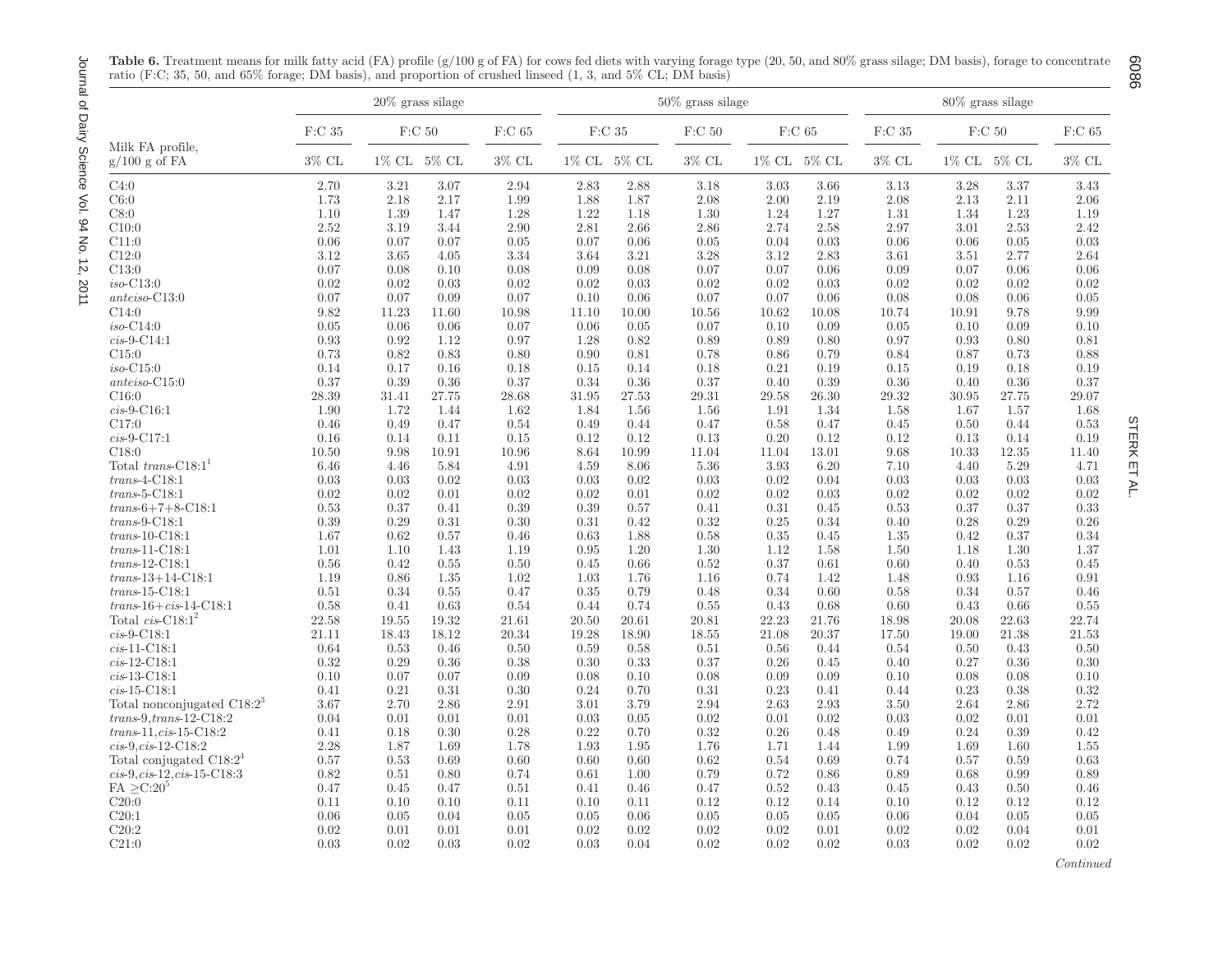Table 6 (Continued). Treatment means for milk fatty acid (FA) profile (g/100 g of FA) for cows fed diets with varying forage type (20, 50, and 80% grass silage; DM basis), forage to concentrate ratio (F:C; 35, 50, and 65% forage; DM basis), and proportion of crushed linseed (1, 3, and 5% CL; DM basis)

|                                     |                    | $20\%$ grass silage |       |          |                    |       | $50\%$ grass silage |          |                    |                   |       | $80\%$ grass silage |                   |
|-------------------------------------|--------------------|---------------------|-------|----------|--------------------|-------|---------------------|----------|--------------------|-------------------|-------|---------------------|-------------------|
|                                     | F: C <sub>35</sub> | F: C 50             |       | $F:C$ 65 | F: C <sub>35</sub> |       | F: C 50             |          | F: C <sub>65</sub> | F:C <sub>35</sub> |       | F: C 50             | F:C <sub>65</sub> |
| Milk FA profile,<br>$g/100$ g of FA | $3\%$ CL           | 1% CL               | 5% CL | $3\%$ CL | $1\%$ CL           | 5% CL | $3\%$ CL            | $1\%$ CL | 5% CL              | $3\%$ CL          | 1% CL | 5% CL               | $3\%$ CL          |
| C22:0                               | 0.04               | 0.05                | 0.09  | 0.08     | 0.00               | 0.04  | 0.05                | 0.06     | 0.01               | 0.04              | 0.00  | 0.06                | 0.06              |
| Total unknown                       | 0.59               | 0.59                | 0.72  | 0.68     | 0.69               | 0.64  | 0.68                | 0.64     | 0.79               | 0.68              | 0.68  | 0.72                | 0.66              |
| $SFA^6$                             | 60.03              | 66.39               | 64.64 | 63.26    | 64.18              | 60.48 | 63.80               | 63.56    | 62.09              | 62.99             | 65.58 | 62.07               | 62.38             |
| $C4-C14$                            | 20.99              | 24.84               | 25.79 | 23.43    | 23.49              | 21.79 | 23.26               | 22.75    | 22.62              | 23.84             | 24.18 | 21.78               | 21.72             |
| $OBCFA^8$                           | 2.11               | 2.31                | 2.27  | 2.32     | 0.35               | 2.15  | 2.21                | 2.55     | 2.23               | 2.24              | 2.42  | 2.11                | 2.43              |
| MUFA <sup>9</sup>                   | 31.92              | 26.70               | 27.77 | 29.17    | 28.25              | 31.11 | 28.67               | 29.02    | 30.14              | 28.70             | 27.12 | 30.36               | 30.00             |
| $PUFA^{10}$                         | 5.30               | 3.97                | 4.57  | 4.51     | 4.48               | 5.59  | 4.59                | 4.17     | 4.70               | 5.35              | 4.15  | 4.68                | 4.46              |
| $UFA^{11}$                          | 37.22              | 30.67               | 32.34 | 33.68    | 32.73              | 36.70 | 33.26               | 33.19    | 34.84              | 34.05             | 31.27 | 35.04               | 34.46             |

 $^{1}$ Total trans-C18:1:  $\Sigma$  (trans-4-C18:1, trans-5-C18:1, trans-6+7+8-C18:1, trans-9-C18:1, trans-10-C18:1, trans-11-C18:1, trans-12-C18:1, trans-13+14-C18:1, trans-15-C18:1, trans-13-16+*cis*-14-C18:1).

2Total *cis*-C18:1: Σ (*cis*-9-C18:1, *cis*-11-C18:1, *cis*-12-C18:1, *cis*-13-C18:1, *cis*-15-C18:1).

 ${}^{3}$ Total nonconjugated C18:2:  $\Sigma$  (trans-9.trans-12-C18:2, cis-9.trans-13-C18:2, trans-8.cis-13-C18:2, cis-9.trans-12-C18:2, trans-9.cis-12-C18:2, trans-9.cis-12-C18:2, trans-1.cis-15-C18:2, cis-9.cis 12-C18:2, *cis*-9,*cis*-15-C18:2).

4Total conjugated C18:2: Σ (*cis*-9,*trans*-11-C18:2, *trans*-10,*cis*-12-C18:2).

5Total ≥C20:0: Σ (C20:0, C20:1, C20:2, C20:3n-3, C20:4n-6, C21:0, C22:0, *cis*-13-C22:1, C22:5, C22:6, C24:0).

6Saturated fatty acids: Σ (C4:0, C6:0, C8:0, C10:0, C11:0, C12:0, C13:0, C14:0, C15:0, C16:0, C17:0, C18:0, C20:0, C21:0, C22:0, C24:0).

<sup>7</sup>C4-C14 saturated fatty acids:  $\Sigma$  (C4:0, C6:0, C8:0, C10:0, C12:0, C14:0).

 $^{8}$ Odd- and branched-chain fatty acids:  $\Sigma$  (iso-C13:0, anteiso-C13:0, iso-C14:0, anteiso-C15:0, iso-C15:0, anteiso-C15:0, C15:0, iso-C16:0, anteiso-C16:0, iso-C17:0, anteiso-C17:0 C17:0, *cis*-9-C17:1).

9Monounsaturated fatty acids: Σ (*cis*-9-C14:1, *cis*-9-C16:1, total *cis*-C18:1, total *trans*-C18:1, C20:1, *cis*-13-C22:1).

<sup>10</sup>Polyunsaturated fatty acids: Σ (total nonconjugated C18:2, total conjugated C18:2, C18:3n-6, C18:3n-3, C20:2, C20:3n-3, C20:4n-6, C22:5, C22:6).

<sup>11</sup>Unsaturated fatty acids:  $\Sigma$  (MUFA, PUFA).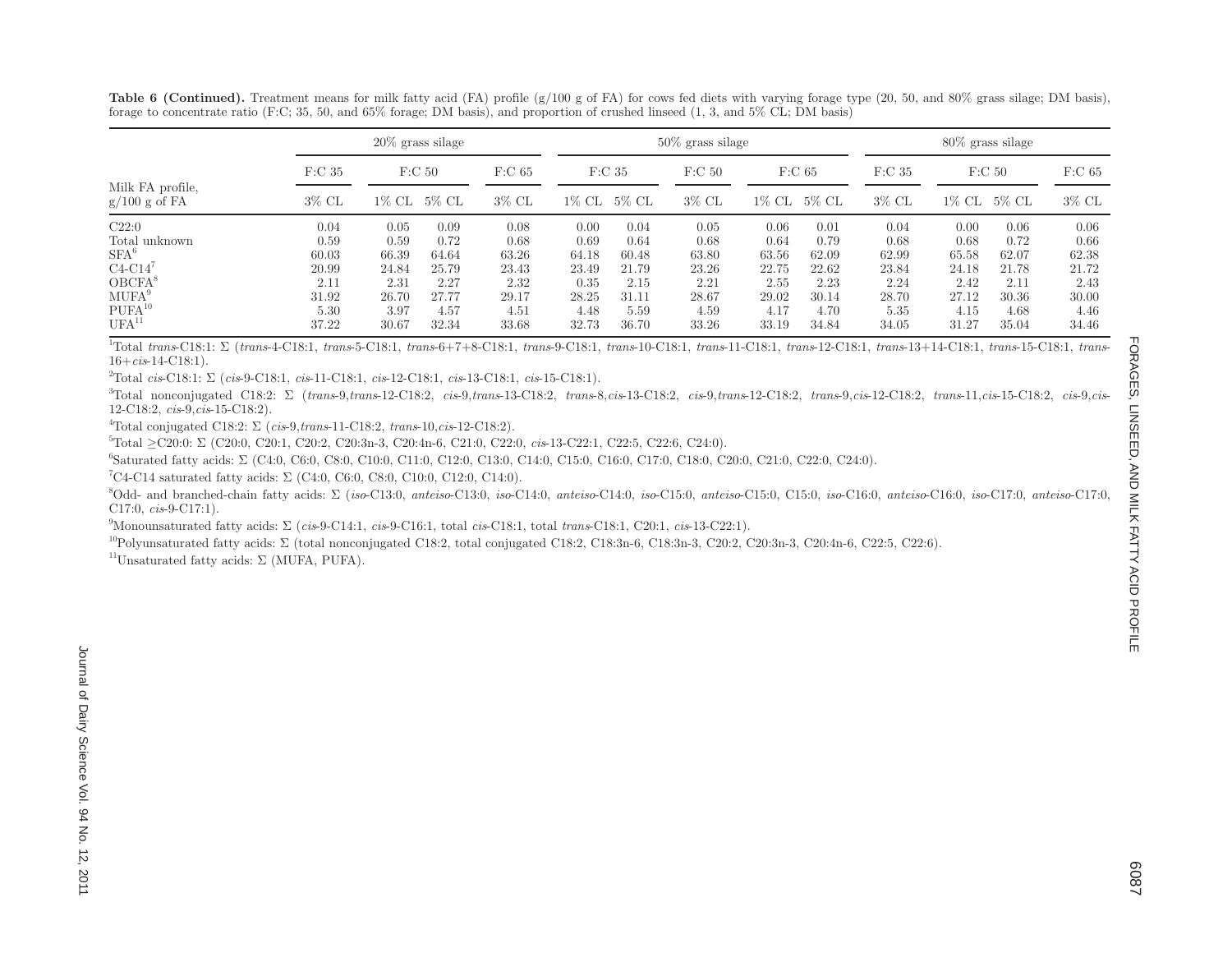| Table 7. Effects of varying forage type (20, 50, and 80% grass silage; DM basis), forage to concentrate ratio (35, 50, and 65% forage; DM basis), and proportion of crushed linseed |                 |                    |                       |                    |                         |                       |                |                       |                      |                   |
|-------------------------------------------------------------------------------------------------------------------------------------------------------------------------------------|-----------------|--------------------|-----------------------|--------------------|-------------------------|-----------------------|----------------|-----------------------|----------------------|-------------------|
|                                                                                                                                                                                     |                 |                    |                       |                    |                         |                       |                |                       |                      |                   |
|                                                                                                                                                                                     |                 |                    |                       |                    |                         |                       |                |                       |                      |                   |
|                                                                                                                                                                                     |                 |                    |                       |                    |                         |                       |                |                       |                      |                   |
|                                                                                                                                                                                     |                 |                    |                       |                    |                         |                       |                |                       |                      |                   |
|                                                                                                                                                                                     |                 |                    |                       |                    |                         |                       |                |                       |                      |                   |
| (CL, 1, 3, and 5%; DM basis) on selected milk fatty acids $(g/100 g \text{ of fatty acids})^1$                                                                                      |                 |                    |                       |                    |                         |                       |                |                       |                      |                   |
|                                                                                                                                                                                     |                 |                    |                       |                    |                         |                       |                |                       |                      |                   |
| Dependent                                                                                                                                                                           |                 | Grass              |                       |                    | Forage $%$              | CL $%$                | Grass silage % | Forage %              | Grass silage %       |                   |
| variable                                                                                                                                                                            | Intercept       | silage %           | Forage $%$            | CL $%$             | $\times$ Forage $\%$    | $\times$ CL %         | $\times$ CL %  | $\times$ CL %         | $\times$ Forage $\%$ | RMSE <sup>2</sup> |
| C4 to $\rm C14^3$                                                                                                                                                                   | 4.71            | 0.1100             | 0.7673                | $-1.4526$          | $-0.0065$               | 0.2067                | <b>NS</b>      | <b>NS</b>             | $-0.0026$            | 1.1133            |
|                                                                                                                                                                                     | (5.354)         | (0.0500)           | (0.2020)              | (0.6767)           | (0.0020)                | (0.1095)              |                |                       | (0.0010)             |                   |
| $\rm C14:0$                                                                                                                                                                         | 4.79            | 0.0460             | 0.2200                | $-0.1365$          | $-0.0017$               | <b>NS</b>             | <b>NS</b>      | $_{\rm NS}$           | $-0.0011$            | 0.4048            |
|                                                                                                                                                                                     | (2.249)         | (0.0225)           | (0.0914)              | (0.0712)           | (0.0009)                |                       |                |                       | (0.0004)             |                   |
| C16:0                                                                                                                                                                               | $28.61\,$       | <b>NS</b>          | 0.1768                | $-1.0133$          | $-0.0021$               | <b>NS</b>             | $_{\rm NS}$    | $_{\rm NS}$           | <b>NS</b>            | 1.5082            |
|                                                                                                                                                                                     | (2.216)         |                    | (0.0910)              | (0.0750)           | (0.0009)                |                       |                |                       |                      |                   |
| C18:0                                                                                                                                                                               | 6.56            | <b>NS</b>          | 0.0555                | 0.5051             | $_{\rm NS}$             | <b>NS</b>             | <b>NS</b>      | $_{\rm NS}$           | <b>NS</b>            | 0.9423            |
|                                                                                                                                                                                     | (0.562)         |                    | (0.0092)              | (0.0731)           |                         |                       |                |                       |                      |                   |
| $trans-10-C18:1$                                                                                                                                                                    | 4.51            | $-0.0057$          | $-0.1494$             | 0.5236             | 0.0014                  | <b>NS</b>             | <b>NS</b>      | $-0.0088$             | <b>NS</b>            | 0.4523            |
|                                                                                                                                                                                     | (1.110)         | (0.0023)           | (0.0418)              | (0.1600)           | (0.0004)                |                       |                | (0.0032)              |                      |                   |
| $trans-11-C18:1$                                                                                                                                                                    | 0.02            | <b>NS</b>          | 0.0418                | 0.0523             | $-0.0004$               | <b>NS</b>             | <b>NS</b>      | <b>NS</b>             | <b>NS</b>            | 0.0958            |
| $trans-13+14-C18:1$                                                                                                                                                                 | (0.422)<br>1.32 | $_{\rm NS}$        | (0.0171)<br>$-0.0111$ | (0.0141)<br>0.1290 | (0.0002)<br>$_{\rm NS}$ | <b>NS</b>             |                |                       |                      | 0.2183            |
|                                                                                                                                                                                     | (0.179)         |                    | (0.0032)              | (0.0240)           |                         |                       | $_{\rm NS}$    | $_{\rm NS}$           | $_{\rm NS}$          |                   |
| $trans-15-C18:1$                                                                                                                                                                    | 0.66            | <b>NS</b>          | $-0.0180$             | 0.1555             | 0.0002                  | <b>NS</b>             | NS             | $-0.0017$             | <b>NS</b>            | 0.1085            |
|                                                                                                                                                                                     | (0.278)         |                    | (0.0106)              | (0.0390)           | (0.0001)                |                       |                | (0.0008)              |                      |                   |
| $cis-9-C18:1$                                                                                                                                                                       | 22.89           | $-0.1194$          | $-0.0705$             | NS                 | <b>NS</b>               | <b>NS</b>             | $_{\rm NS}$    | <b>NS</b>             | 0.0025               | 0.8286            |
|                                                                                                                                                                                     | (3.171)         | (0.0586)           | (0.0619)              |                    |                         |                       |                |                       | (0.0012)             |                   |
| $cis-15-C18:1$                                                                                                                                                                      | 0.97            | <b>NS</b>          | $-0.0361$             | 0.1730             | 0.0004                  | <b>NS</b>             | <b>NS</b>      | $-0.0024$             | <b>NS</b>            | 0.1064            |
|                                                                                                                                                                                     | (0.303)         |                    | (0.0115)              | (0.0429)           | (0.0001)                |                       |                | (0.0008)              |                      |                   |
| $trans-11, cis-15-C18:2$                                                                                                                                                            | 1.08            | 0.0014             | $-0.0442$             | 0.1631             | 0.0005                  | <b>NS</b>             | $_{\rm NS}$    | $-0.0021$             | $_{\rm NS}$          | 0.1144            |
|                                                                                                                                                                                     | (0.361)         | (0.0007)           | (0.0137)              | (0.0511)           | (0.0001)                |                       |                | (0.0010)              |                      |                   |
| $cis-9, cis-12-C18:2$                                                                                                                                                               | 3.68            | $-0.0036$          | $-0.0608$             | 0.1209             | 0.0005                  | $-0.0247$             | <b>NS</b>      | <b>NS</b>             | <b>NS</b>            | 0.1820            |
|                                                                                                                                                                                     | (0.373)         | (0.0009)           | (0.0155)              | (0.0536)           | (0.0002)                | (0.0087)              |                |                       |                      |                   |
| $cis-9, trans-11-C18:2$                                                                                                                                                             | 0.57            | <b>NS</b>          | <b>NS</b>             | 0.0122             | <b>NS</b>               | <b>NS</b>             | NS             | $_{\rm NS}$           | $_{\rm NS}$          | 0.0176            |
| $cis-9, cis-12, cis-15-C18:3$                                                                                                                                                       | (0.033)         |                    |                       | (0.0060)           |                         |                       | <b>NS</b>      |                       | <b>NS</b>            |                   |
|                                                                                                                                                                                     | 0.71<br>(0.245) | 0.0025<br>(0.0050) | $-0.0191$<br>(0.0094) | 0.2196<br>(0.0427) | 0.0002<br>(0.0001)      | $-0.0102$<br>(0.0050) |                | $-0.0017$<br>(0.0007) |                      | 0.1235            |

<sup>1</sup>The full model included linear and quadratic effects of forage type, forage to concentrate ratio, crushed linseed, and all 2-way interactions. The final models include significant effects  $(P < 0.10)$ . The SE of the coefficient is given within parentheses.

 ${}^{2}RMSE$  = root mean square error.

 $3C4-C14$  saturated fatty acids:  $\Sigma$  (C4:0, C6:0, C8:0, C10:0, C12:0, C14:0).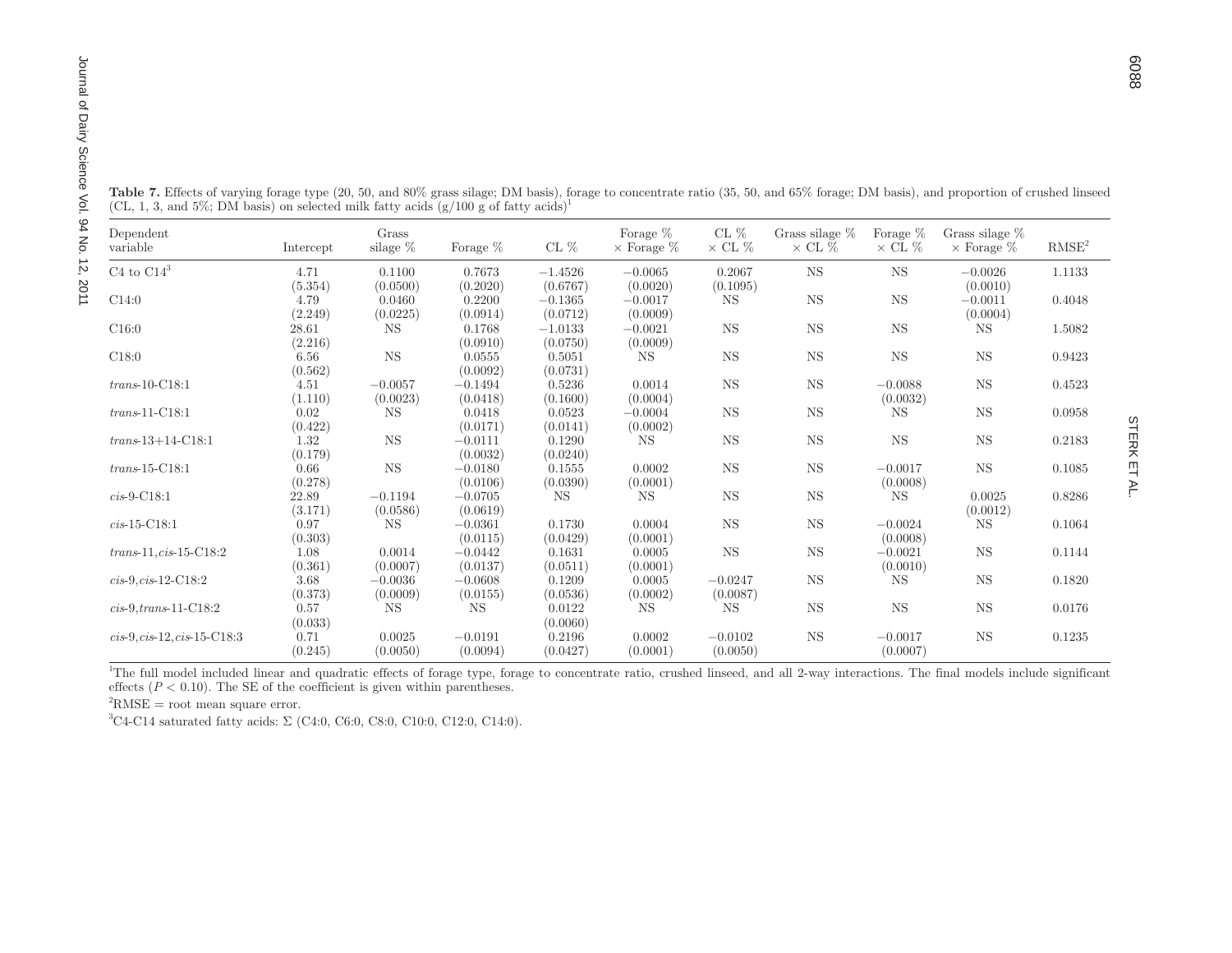proportion linearly increased DMI in the current study, which is in agreement with a lower NDF content for the high concentrate diets. In addition, DMI was strongly correlated with NE<sub>L</sub> intake  $(r = 0.98, P < 0.001)$ . Abrahamse et al. (2008b) observed a significantly higher DMI when corn silage proportion in the diet increased at the expense of grass silage, and Kliem et al. (2008) found a linear increase in DMI when replacing grass silage with corn silage. These results were all in agreement with the results of the current study. The absence of an effect of CL supplementation on DMI in the current experiment is in agreement with a recent review (Petit, 2010) that reported no effect of feeding up to 15% whole linseed on DMI of dairy cows in early lactation. Chilliard et al. (2009) indeed showed no effect on DMI when 12.4% whole linseed was included in the diet, whereas an equal amount of linseed FA fed as extruded linseed or linseed oil did result in decreased DMI, with a greater decrease for cows fed linseed oil. It was therefore concluded that processing of oilseeds might affect DMI, which might be related to the increased availability of oil in the rumen (Petit, 2010). In the current study, the amount of CL was probably not high enough to cause rumen disturbances resulting in decreased DMI. Intake of C18:2n-6 and C18:3n-3 were affected by forage type and reflected the higher proportion of C18:3n-3 in grass silage versus the higher proportion of C18:2n-6 in corn silage. In addition, intake of C18:2n-6 greatly increased when the diet shifted toward a higher concentrate proportion, whereas intake of C18:3n-3 strongly increased when the diet contained a higher proportion of CL.

Milk yield was influenced by both forage type and F:C, but not by CL supplementation, which was consistent with the effect on DMI. For milk fat content, however, the opposite relationship was found for forage type and F:C. Fat content decreased when the diet contained 80% corn silage compared with 80% grass silage and a higher proportion of concentrate. Chilliard et al. (2007) reported a larger decrease in milk fat content when vegetable oils were added to a corn silage-based diet compared with a grass silage-based diet, which was mainly related to an increased proportion of *trans*-10-C18:1 in milk fat. Indeed, an increased proportion of *trans*-10-C18:1 in milk fat related to increased dietary starch and decreased NDF contents are associated with a reduction in milk fat content (Nielsen et al., 2006), which was confirmed in the current study. It should be noted that *trans*-10-C18:1 has often been associated with milk fat depression although this FA is thought to play no regulatory role in milk FA synthesis (Lock et al., 2007). Proportion of *trans*-10-C18:1 has rather been empirically related to milk fat depression probably in relation to its association with CLA, notably *trans*-10,

*cis*-12-C18:2 that does play a regulatory role (Shingfield and Griinari, 2007). However, in addition to *trans*-10, *cis*-12-C18:2, other biohydrogenation intermediates might play a regulatory role in milk FA synthesis (Loor et al., 2005). Milk protein content showed interactions between F:C and proportion of CL and between forage type and proportion of CL. This was probably related to the relationship between milk protein content and the supply of glucogenic nutrients (relation between starch content and milk protein content was  $R^2 = 0.40$ ; Jenkins and McGuire, 2006).

Responses in milk FA profile from lipid supplementation largely depend on characteristics of the lipid (source, physical form, and inclusion rate) and on characteristics of the basal diet (forage type and F:C; Chilliard et al., 2007). To our knowledge, the current experiment is the first to simultaneously vary crushed linseed supplementation, forage type, and F:C to be able to identify and quantify interactions between these factors on milk FA profile in high-producing dairy cows. Various biohydrogenation intermediates (*trans*-C18:1, *cis*-C18:1, and nonconjugated and conjugated C18:2 and C18:3 isomers) are formed from dietary C18:2n-6 and C18:3n-3 (Chilliard et al., 2007). In the current study, supplementation of different levels of CL to a basal diet varying in forage type and F:C affected the proportions of biohydrogenation intermediates in milk fat. Interactions were found between CL supplementation and F:C for proportions of C18:3n-3, *trans*-11,*cis*-15-C18:2, *trans*-10-C18:1, *trans*-15-C18:1, and *cis*-15-C18:1 in milk fat, with the highest levels achieved when the diet contained 5% CL and a 35:65 F:C. These increased levels of C18:3n-3 and biohydrogenation intermediates are in agreement with results of Loor et al. (2005), who found increased proportions of *trans*-10-C18:1, *trans*-11-C18:1, *trans*-11,*cis*-15-C18:2, and total C18:3 isomers for the high concentrate diet with supplemental linseed oil (3% of DM). Previously, Sterk et al. (2010) showed that rumen biohydrogenation kinetics of crushed linseed did not differ from biohydrogenation kinetics of linseed oil. Loor et al. (2004) suggested that the increased dietary starch content in high concentrate diets affects ruminal FA metabolism, resulting in increased biohydrogenation intermediates produced in the rumen and consequently secreted in milk fat.

Diets with high starch and low fiber contents that are supplemented with polyunsaturated FA can inhibit mammary gland short-chain FA synthesis (Kliem et al., 2008). In the current study, interactions between forage type and F:C were found for the proportions of C4:0 to C14:0 in milk fat, with lower levels achieved when the diet contained a high forage proportion in combination with 80% grass silage or a low forage proportion in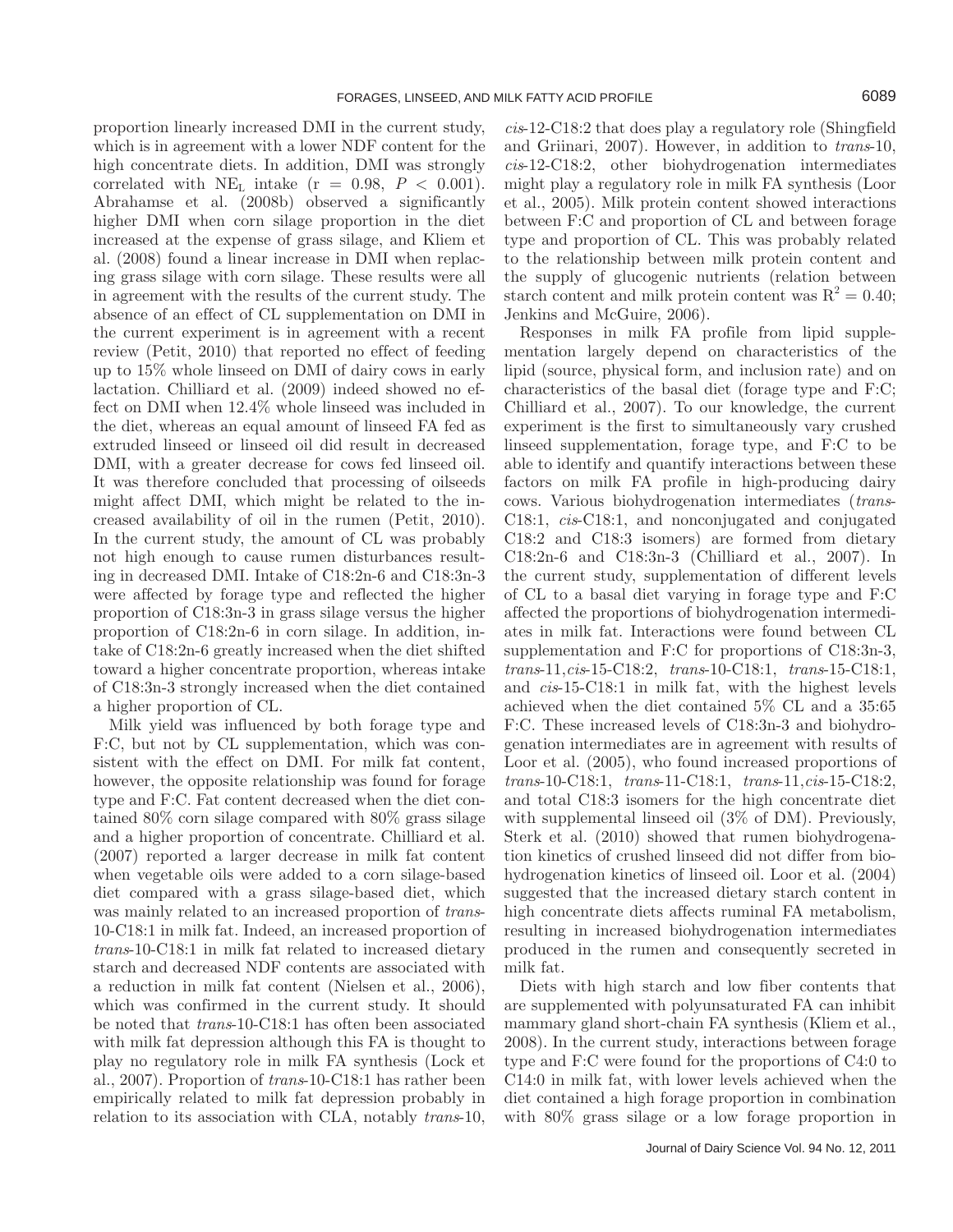combination with 80% corn silage. In addition, the proportion of C4:0 to C14:0 in the current study reached a minimum when 3% CL was included in the diet, whereas the proportions of C14:0 and C16:0 in milk fat linearly decreased with increasing CL proportion. During diet-induced milk fat depression, the secretion of all fatty acids in milk is decreased, but the decrease is disproportionally higher for the fatty acids synthesized de novo (Shingfield and Griinari, 2007). Shingfield and Griinari (2007) summarized the major theories explaining diet-induced milk fat depression and concluded that the direct inhibition of milk fat synthesis in the mammary gland by elevated biohydrogenation intermediates was able to explain most cases. In the current study, the decreased proportions of C4:0 to C14:0 saturated FA, C14:0, and C16:0 in milk fat were in accordance with the increased proportions of the biohydrogenation intermediates.

No interactions were found between CL supplementation and forage type for the selected milk FA. Chilliard et al. (2007) suggested rumen biohydrogenation to be less complete when adding vegetable oils to a corn silage-based diet compared with addition to a grass silage-based diet. In the current study, this was not confirmed, which might be related to the relatively low starch content of the corn silage, resulting in a relatively low maximum starch content of 209 g/kg of DM in the treatment diets. However, several linear effects of forage type on milk FA were found. Shifting from 80% grass silage to 80% corn silage linearly increased *trans*-10-C18:1 and C18:2n-6, whereas proportions of *trans*-11,*cis*-15-C18:2 and C18:3n-3 linearly decreased. Kliem et al. (2008) found increased proportions of *trans*-C18:1 isomers, total conjugated C18:2, and C18:2n-6, and a decreased proportion of C18:3n-3 in milk fat when replacing grass silage with corn silage in a diet without supplemental oil.

Glasser et al. (2008) suggested that changes in ruminal biohydrogenation are caused by changes in starch content of the diet affecting ruminal pH and microbial populations. However, Loor et al. (2004) suggested that changes in ruminal biohydrogenation could follow changes in dietary starch content without an effect on ruminal pH. This might be related to the content of dietary NDF (physically effective NDF) in addition to the content of dietary starch playing an important role in the estimation of ruminal pH (Zebeli et al., 2008). In addition, changes in dietary starch content might induce small alterations in the microbial population that are able to affect ruminal biohydrogenation (Loor et al., 2004). Starch and NDF availability and their effects on buffering capacity and alterations in the microbial population in the rumen are linked to a shift in the production of isomers with a *trans*-11 to a *trans*-10

double bond (Loor et al., 2004). An increase in milk *trans*-10-C18:1 was commonly found with either high concentrate diets or corn silage based-diets that were supplemented with polyunsaturated FA rich oils (Chilliard et al., 2007). In the current study, increasing starch content in the diet indeed increased the *trans*-10-C18:1 proportion in milk fat  $(R^2 = 0.50)$  and this increased proportion was strongly related to the decreased milk fat content  $(R^2 = 0.81)$ . The increased *trans*-10-C18:1 proportion in relation to high starch diets might be related to changes in the bacterial population. Nielsen et al. (2006) reported that high grain diets promote the growth of the bacterial strain *Megasphaera elsdenii* YJ-4 (Kim et al., 2002) in combination with a decrease in the main cellulose digesting bacterial strain *Butyrivibrio fibrisolvens* (Klieve et al., 2003). These different bacterial strains convert C18:2n-6 and C18:3n-3 through different biohydrogenation routes. *Megasphaera elsdenii* YJ-4 can convert C18:2n-6 to *trans*-10,*cis*-12-C18:2 and *trans*-10-C18:1 (Bauman and Griinari, 2001), whereas the bacterial strain *Butyrivibrio fibrisolvens* converts C18:2n-6 to *cis*-9,*trans*-11-C18:2 and *trans*-11-C18:1 (Harfoot and Hazlewood, 1997). Shingfield et al. (2005) suggested that starch content and the ratio of starch to NDF in the diet are important determinants of the *trans*-C18:1 isomer profile in milk due to the effects on the relative abundance and activity of specific populations of bacteria in the rumen.

### **CONCLUSIONS**

Increasing the proportion of CL in combination with varying forage type and F:C in the diet of high-producing dairy cows affects intake, production performance, and milk FA profile. Interactions were found between CL supplementation and F:C for proportions of C18:3n-3 and several biohydrogenation intermediates in milk fat, with the highest levels achieved when the diet contained 5% CL and a 35:65 F:C ratio. No interactions were found between CL supplementation and forage type for the selected milk FA. However, several linear effects of shifting from 80% grass silage to 80% corn silage on milk FA were found. This study showed that the effect of adding CL on the proportions of several FA in milk fat, including C18:2n-6 and C18:3n-3, depends significantly on the F:C and forage type (grass silage versus corn silage) in the basal diet. In addition, this study showed that in FA research other feed characteristics such as forage type and F:C could influence the final effect of a supplemental fat source on milk FA profile.

# **ACKNOWLEDGMENTS**

The authors thank the staff of trial farm Nötcenter Viken (Lantmännen, Sweden) for their assistance in an